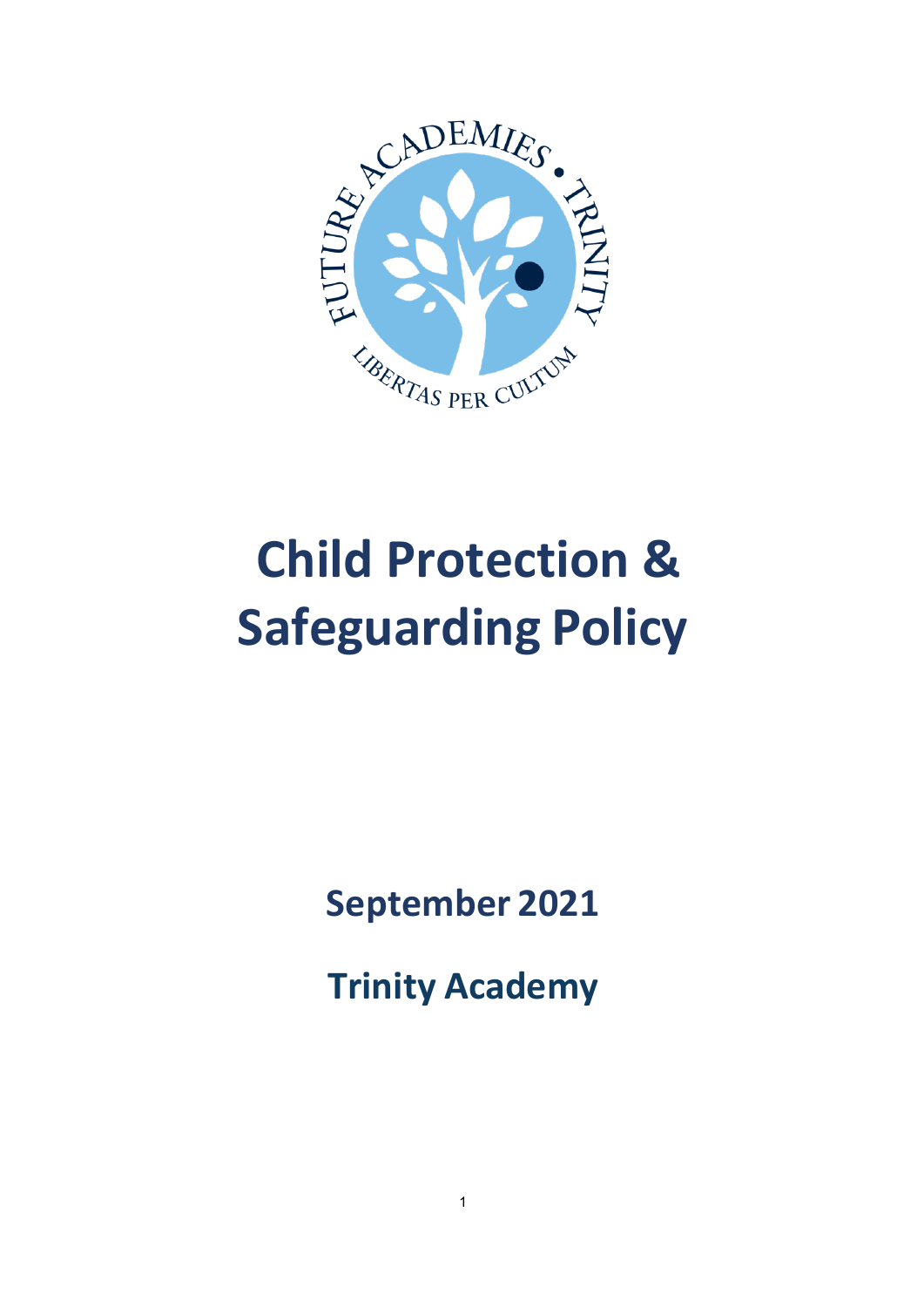# **Child Protection and Safeguarding Policy** 2021-22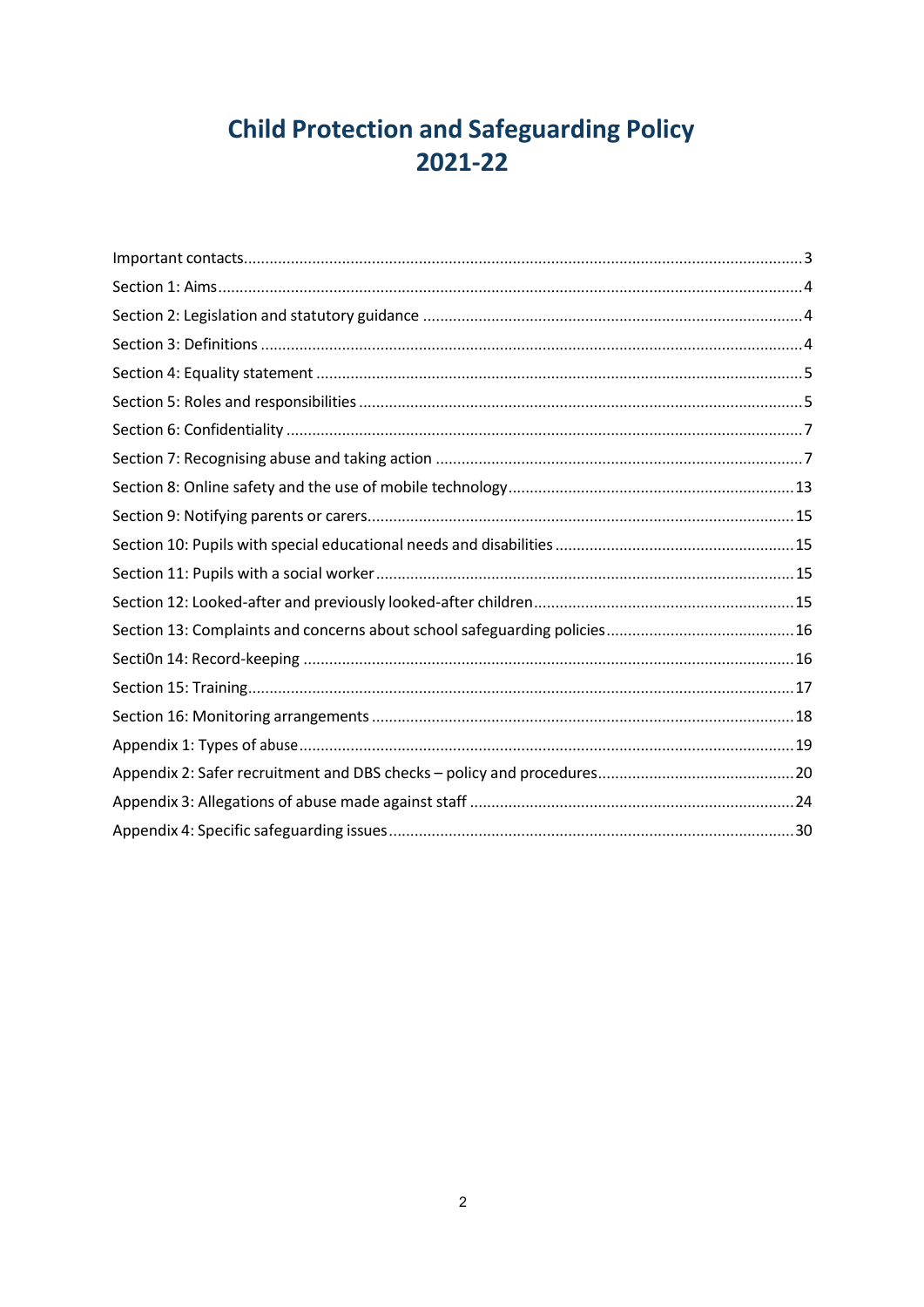# **IMPORTANT CONTACTS**

| ROLE/ORGANISATION                                                                             | <b>NAME</b>        | <b>CONTACT DETAILS</b>                                                                                                                                    |
|-----------------------------------------------------------------------------------------------|--------------------|-----------------------------------------------------------------------------------------------------------------------------------------------------------|
| Designated Safeguarding Lead<br>(DSL)                                                         | Sara Poolman       | s.poolman@trinity.futureacademies.org<br>020 3126 4993                                                                                                    |
| Deputy DSL                                                                                    | Lee Smith          | l.smith@trinity.futureacademies.org<br>020 3126 4993                                                                                                      |
| Principal                                                                                     | Antony Faccinello  | a.faccinello@trinity.futureacademies.org<br>020 3126 4993                                                                                                 |
| Local authority designated<br>officer (LADO)                                                  | Andrew Zachariades | LADO@lambeth.gov.uk<br>020 7926 4679                                                                                                                      |
| Designated teacher for Looked-<br>after and previously looked-<br>after children (section 11) | Sara Poolman       | s.poolman@trinity.futureacademies.org                                                                                                                     |
|                                                                                               |                    | 020 3126 4993                                                                                                                                             |
| Chief Executive Officer, Future<br>Academies                                                  | Paul Smith         | Shanaaz Price, Executive Assistant<br>info@futureacademies.org<br>020 7802 1910                                                                           |
| Chair of Local Governing Body                                                                 | Paul Smith         | Shanaaz Price, Executive Assistant<br>info@futureacademies.org<br>020 7802 1910                                                                           |
| Link Governor for Safeguarding                                                                | Nia Thomas         | Nia Thomas, Senior Governance Officer<br>Governance@futureacademies.org 020<br>7828 0881, ext. 472                                                        |
| Channel helpline for school staff<br>and governors                                            |                    | counter.extremism@education.gov.uk<br>020 7340 7264                                                                                                       |
| Children's Services team and<br><b>Emergency Duty Team</b>                                    |                    | Professional line: 020 7926 3100<br>Public Line: 020 7926 5555 (24 hours)<br>helpandprotection@lambeth.gov.uk<br>https://www.lambethsaferchildren.org.uk/ |
| To make a referral to Early Help                                                              |                    | The Multi Agency Assessment and Referral Form<br>(MAARF) If you are using this form for the first<br>time please register via this link.                  |
| <b>Forced Marriage Unit</b>                                                                   |                    | fmu@fco.gov.uk<br>020 7008 0151                                                                                                                           |
| Safer Schools Officer                                                                         |                    | PC Matt Dixon<br>matthew.dixon@met.police.uk 07826<br>893351                                                                                              |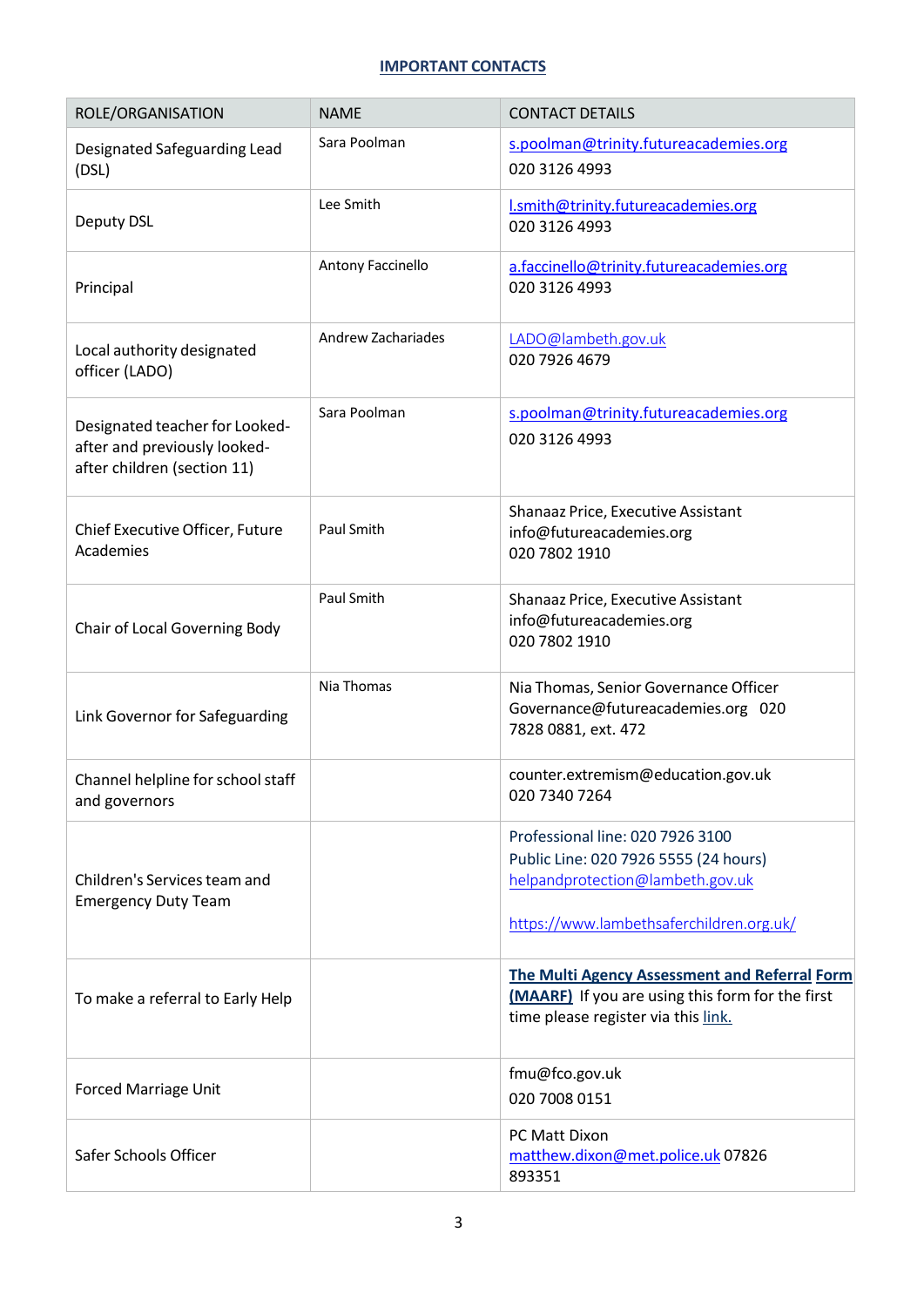# **SECTION 1: AIMS**

The academy aims to ensure that:

- Appropriate action is taken in a timely manner to safeguard and promote children's welfare
- All staff are aware of their statutory responsibilities with respect to safeguarding
- Staff are properly training in recognising and reporting safeguarding issues

# **SECTION 2: LEGISLATION AND STATUTORY GUIDANCE**

This policy is based on the Department for Education's statutory guidance Keeping Children Safe in Education (2021) and Working Together to Safeguard Children (2018), and the Governance Handbook. We comply with this guidance and the arrangements agreed and published by our 3 local safeguarding partners.

This policy is also based on the following legislation:

- Part 3 of the schedule to the Education (Independent School Standards) Regulations 2014, which places a duty on academies and independent schools to safeguard and promote the welfare of pupils at the school
- The Children Act 1989 (and 2004 amendment), which provides a framework for the care and protection of children
- Section 5B(11) of the Female Genital Mutilation Act 2003, as inserted by section 74 of the Serious Crime Act 2015, which places a statutory duty on teachers to report to the police where they discover that female genital mutilation (FGM) appears to have been carried out on a girl under 18
- Statutory guidance on FGM, which sets out responsibilities with regards to safeguarding and supporting girls affected by FGM
- The Rehabilitation of Offenders Act 1974, which outlines when people with criminal convictions can work with children
- Schedule 4 of the Safeguarding Vulnerable Groups Act 2006, which defines what 'regulated activity' is in relation to children
- Statutory guidance on the Prevent duty, which explains schools' duties under the Counter-Terrorism and Security Act 2015 with respect to protecting people from the risk of radicalisation and extremism

# **SECTION 3: DEFINITIONS**

#### **Safeguarding and promoting the welfare of children** means:

- Protecting children from maltreatment
- Preventing impairment of children's mental and physical health or development
- Ensuring that children grow up in circumstances consistent with the provision of safe and effective care
- Taking action to enable all children to have the best outcomes

**Child protection** is part of this definition and refers to activities undertaken to prevent children suffering, or being likely to suffer, significant harm.

**Abuse** is a form of maltreatment of a child, and may involve inflicting harm or failing to act to prevent harm. Appendix 1 explains the different types of abuse.

**Neglect** is a form of abuse and is the persistent failure to meet a child's basic physical and/or psychological needs, likely to result in the serious impairment of the child's health or development. Appendix 1 defines neglect in more detail.

**Sharing of nudes and semi-nudes** (also known as sexting or youth produced sexual imagery) is where children share nude or semi-nude images, videos or live streams.

#### **Children** includes everyone under the age of 18.

The following 3 **safeguarding partners** are identified in Keeping Children Safe in Education (and defined in the Children Act 2004, as amended by chapter 2 of the Children and Social Work Act 2017). They will make arrangements to work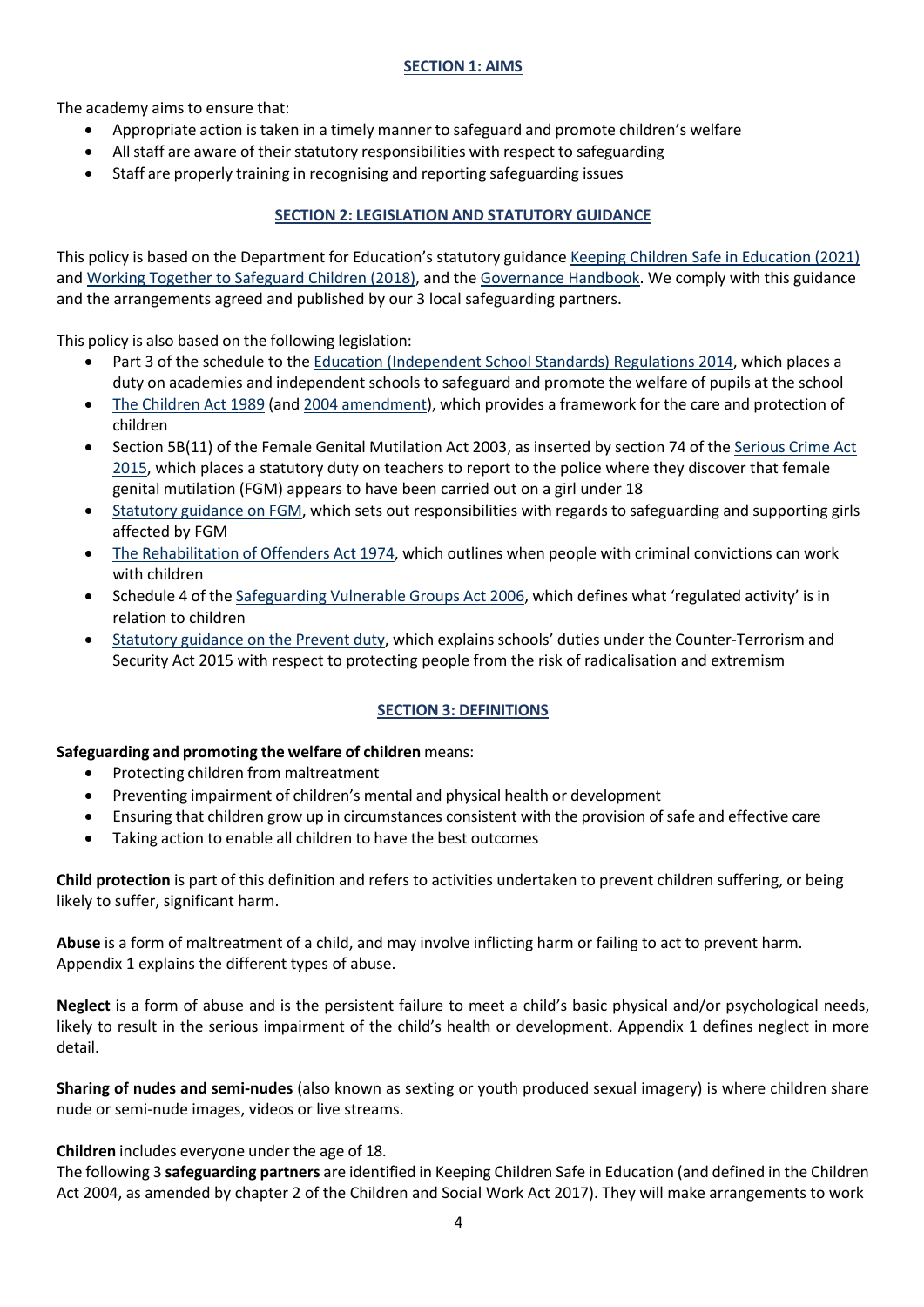together to safeguard and promote the welfare of local children, including identifying and responding to their needs:

- The local authority (LA)
- A clinical commissioning group for an area within the LA
- The chief officer of police for a police area in the LA area

# **SECTION 4: EQUALITY STATEMENT**

Some children have an increased risk of abuse, and additional barriers can exist for some children with respect to recognising or disclosing it. We are committed to anti-discriminatory practice and recognise children's diverse circumstances. We ensure that all children have the same protection, regardless of any barriers they may face.

We give special consideration to children who:

- Have special educational needs (SEN), disabilities or health conditions(see section 10)
- Are young carers
- May experience discrimination due to their race, ethnicity, religion, gender identification or sexuality
- Have English as an additional language
- Are known to be living in difficult situations for example, temporary accommodation or where there are issues such as substance abuse or domestic violence
- Are at risk of FGM, sexual exploitation, forced marriage, or radicalization
- Are asylum seekers
- Are at risk due to either their own or a family member's mental health needs
- Are looked after or previously looked after (see section 12)
- Are missing from education
- Whose parent/carer has expressed an intention to remove them from school to be home educated

# **SECTION 5: ROLES AND RESPONSIBILITIES**

Safeguarding and child protection is **everyone's** responsibility. This policy applies to all staff, volunteers and governors in the school and is consistent with the procedures of the three safeguarding partners. Our policy and procedures also apply to extended school and off-site activities.

# **5.1 All staff**

All staff will read and understand Part 1 and Annex B of the Department for Education's statutory safeguarding guidance, Keeping Children Safe in Education (2021), and review this guidance at least annually.

All staff will sign a declaration at the beginning of each academic year to say that they have reviewed the guidance.

All staff will be aware of:

- Oursystems which supportsafeguarding, including this child protection and safeguarding policy, the staff code of conduct, the role and identity of the Designated Safeguarding Lead (DSL) and deputies, the behaviour policy, the online safety policy, the whistleblower policy, and the safeguarding response to children who go missing from education
- The early help process (sometimes known as the common assessment framework) and their role in it, including identifying emerging problems, liaising with the DSL, and sharing information with other professionals to support early identification and assessment
- The process for making referrals to local authority children's social care and for statutory assessments that may follow a referral, including the role they might be expected to play
- What to do if they identify a safeguarding issue or a child tells them they are being abused or neglected, including specific issues such as FGM, and how to maintain an appropriate level of confidentiality while liaising with relevant professionals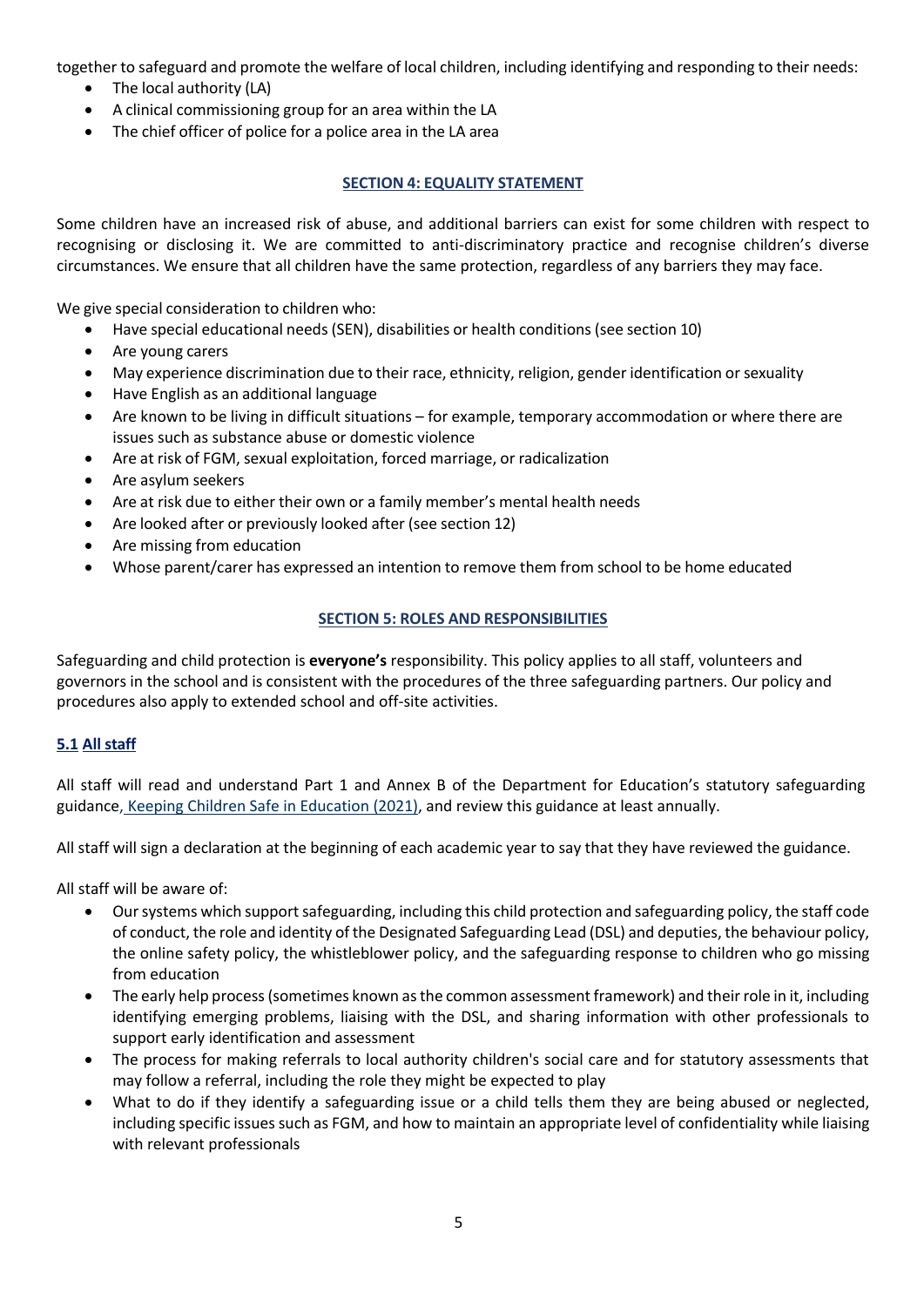- The signs of different types of abuse and neglect, as well as specific safeguarding issues, such as peer-on-peer abuse, child sexual exploitation (CSE), child criminal exploitation (CCE), indicators of being at risk from or involved with serious violent crime, FGM and radicalisation
- The importance of reassuring victims that they are being taken seriously and that they will be supported and kept safe

Section 15 and appendix 4 of this policy outline in more detail how staff are supported to do this.

# **5.2 The Designated Safeguarding Lead (DSL)**

The DSL is a member of the senior leadership team. Our DSL is **Sara Poolman.** The DSL takes lead responsibility for child protection and wider safeguarding.

During term time, the DSL will be available during school hours for staff to discuss any safeguarding concerns.

When the DSL is absent, the Deputy DSLs **(Lee Smith)** will act as cover.

Outside of school hours the safeguarding team can be contacted by emailing **s.poolman@trinity.futureacademies.org.**

This email address is monitored by a member of the safeguarding team 365 days a year.

If the DSL and Deputy DSL are not available, the Principal, **Antony Faccinello**, will act as cover.

The DSL will be given the time, funding, training, resources and support to:

- Provide advice and support to other staff on child welfare and child protection matters
- Take part in strategy discussions and inter-agency meetings and/or support other staff to do so
- Contribute to the assessment of children
- Refer suspected cases, as appropriate, to the relevant body (local authority children's social care, Channel programme, Disclosure and Barring Service, and/or police), and supportstaff who make such referrals directly

The DSL will also keep the Principal informed of any issues, and liaise with local authority case managers and designated officers for child protection concerns as appropriate.

The full responsibilities of the DSL and Deputy DSL are set out in their job description.

#### **5.3 The local governing body and the trust board**

The local governing body will

- Facilitate a whole-school approach to safeguarding, ensuring thatsafeguarding and child protection are at the forefront and underpin all relevant aspects of process and policy development
- Evaluate and approve this policy at each review, ensuring it complies with the law, and hold the headteacher to account for its implementation
- Appoint a link governor to monitor the effectiveness of this policy in conjunction with the full local governing body.

The chair of local governors will act as the 'case manager' in the event that an allegation of abuse is made against the Principal, where appropriate (see appendix 3).

The trust board will appoint a senior board level lead to monitor the effectiveness of this policy in conjunction with the trust board. The trust board's duty to safeguarding is set out in the trust's statement of intent for safeguarding and child protection.

All local governors and trustees will read Keeping Children Safe in Education (2021) in its entirety.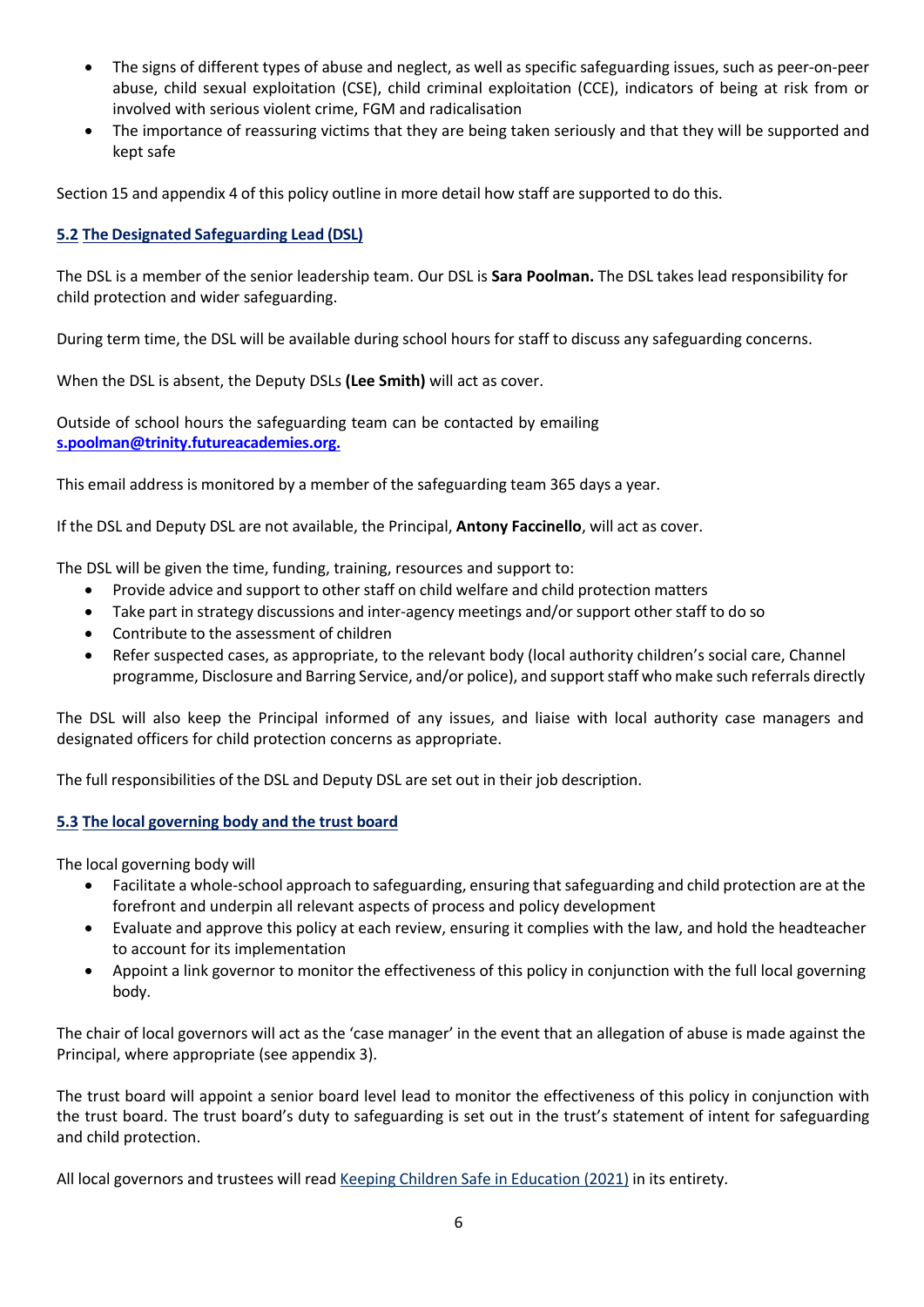Section 15 of this policy has information on how governors are supported to fulfil their role.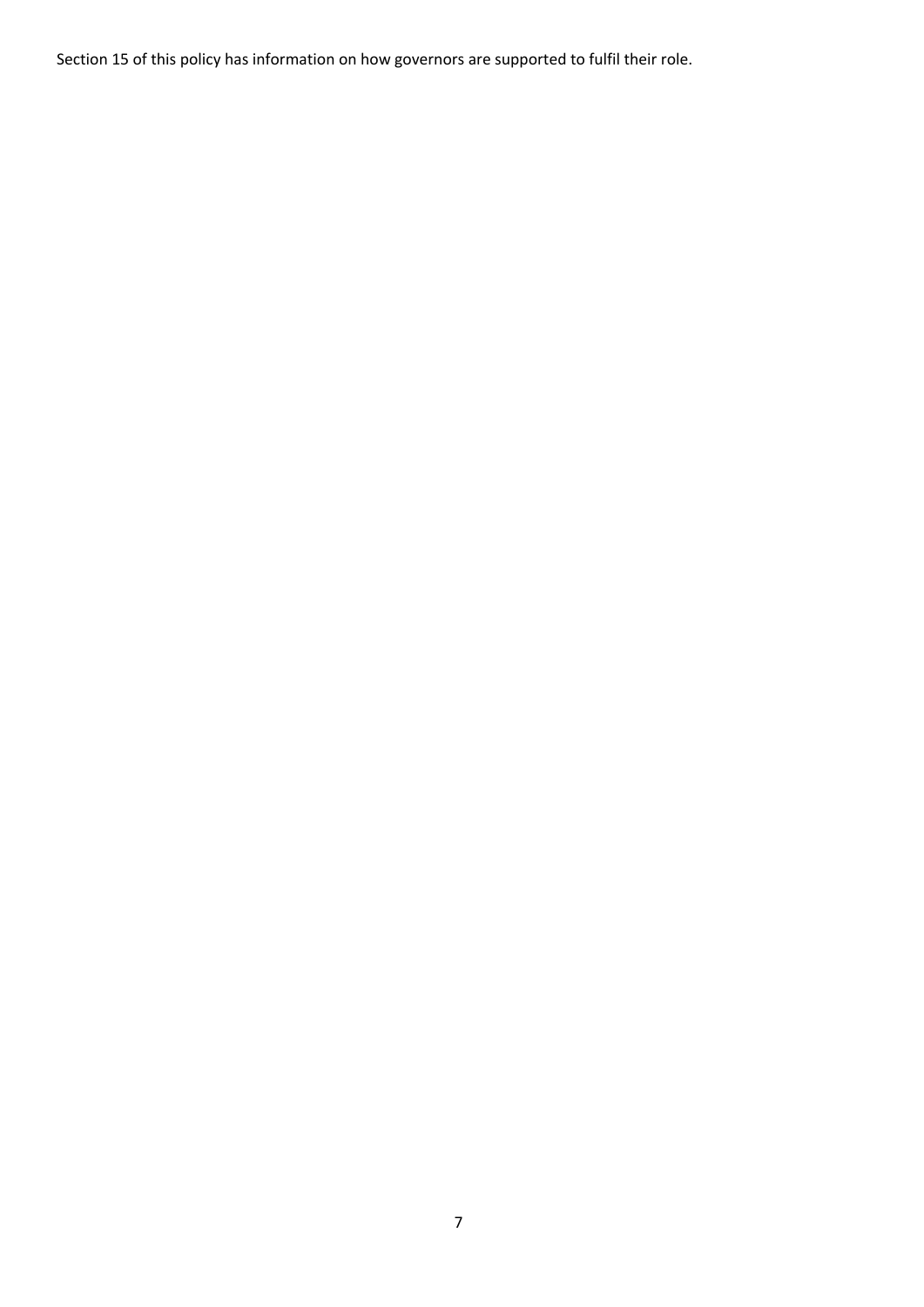# **5.4 The Principal**

The Principal is responsible for the implementation of this policy, including:

- Ensuring that staff (including temporary staff) and volunteers
- are informed of our systems which support safeguarding, including this policy, as part of their induction
- understand and follow the procedures included in this policy, particularly those concerning referrals of cases of suspected abuse and neglect
- Communicating this policy to parents when their child joins the school and via the school website
- Ensuring that the DSL has appropriate time, funding, training and resources, and that there is always adequate cover if the DSL is absent
- Ensuring that all staff undertake appropriate safeguarding and child protection training, and updating the content of this training regularly
- Acting as the 'case manager' in the event of an allegation of abuse made against another member of staff or volunteer, where appropriate (see appendix 3)

# **SECTION 6: CONFIDENTIALITY**

The Data Protection Act (DPA) 2018 and GDPR do not prevent or limit the sharing of information for the purposes of keeping children safe.

The academy recognises that timely information sharing is essential to effective safeguarding. Fears about sharing information will not be allowed to stand in the way of the need to promote the welfare, and protect the safety, of children.

Staff should never promise a child that they will not tell anyone about a safeguarding disclosure, as this may not be in the child's best interests.

If staff are in any doubt about sharing information, they should speak to the DSL or Deputy DSL.

# **SECTION 7: RECOGNISING ABUSE AND TAKING ACTION**

Staff, volunteers and governors must follow the procedures set out below in the event of a safeguarding issue. Please note – in this and subsequent sections, you should take any references to the DSL to mean "the DSL (or Deputy DSL)".

# **7.1 If a child is suffering or likely to suffer harm, or in immediate danger**

If you believe a child is suffering or likely to suffer from harm, or in immediate danger, you must inform the DSL immediately. This must be done in person: do not rely on email or CPOMS. If the DSL is unavailable, inform the Deputy DSL or a member of the Leadership Team. If none of these people are available, you must make a referral to children's social care immediately.

Referrals should be made by calling the **Access to Children's Services team** on **020 7926 5555 (24/7 service).** Outside office hours, the **Emergency Duty Team** can be called on **020 7926 5555**.

# **7.2 If a child makes a disclosure to you**

If a child discloses a safeguarding issue to you, you should:

- Listen to and believe them. Allow them time to talk freely and do not ask leading questions
- Stay calm and do not show that you are shocked or upset
- Tell the child they have done the right thing in telling you. Do not tell them they should have told you sooner
- Explain what will happen next and that you will have to pass this information on. Do not promise to keep it a secret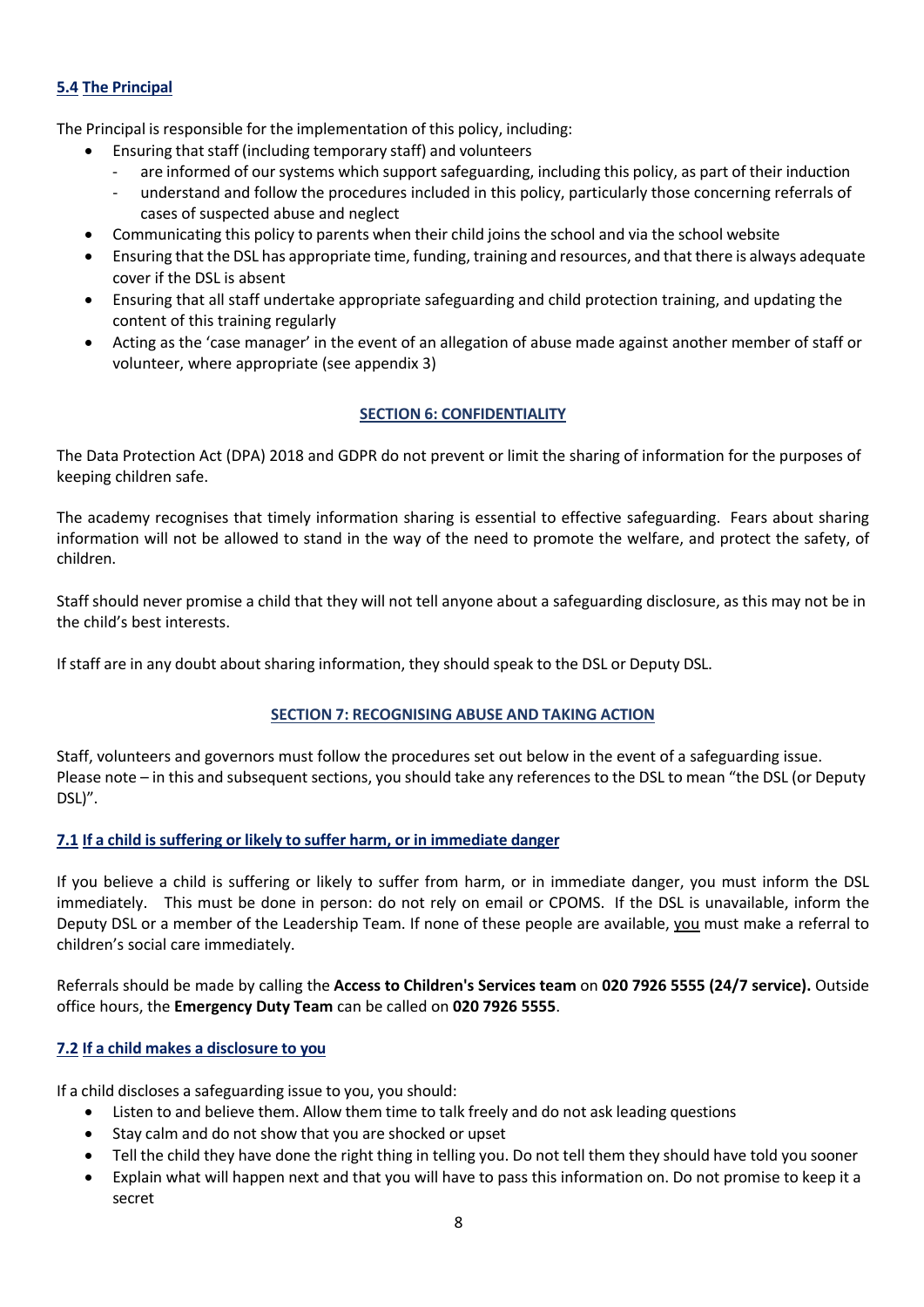- Write up your conversation as soon as possible in the child's own words. Stick to the facts, and do not put your own judgement on it
- Sign and date the write-up and pass it on to the DSL. Alternatively, if appropriate, make a referral to children's social care and/or the police directly (see 7.1), and tell the DSL as soon as possible that you have done so. Aside from these people, do not disclose the information to anyone else unless told to do so by a relevant authority involved in the safeguarding process

# **7.3 If you discover that FGM has taken place or a pupil is at risk of FGM**

Female Genital Mutilation (FGM) comprises "all procedures involving partial or total removal of the external female genitalia, or other injury to the female genital organs". FGM is illegal in the UK and a form of child abuse with longlasting, harmful consequences. It is also known as 'female genital cutting', 'circumcision' or 'initiation'. Possible indicators that a pupil has already been subjected to FGM, and factors that suggest a pupil may be at risk, are set out in appendix 4.

# **Any teacher** who either:

- (a) is informed by a girl under 18 that an act of FGM has been carried out on her; or
- (b) observes physical signs which appear to show that an act of FGM has been carried out on a girl under 18 and they have no reason to believe the act was necessary for the girl's physical or mental health or for the purposes connected with labour or birth

must immediately report this to the police, personally. This is a statutory duty, and teachers will face disciplinary sanctions for failing to meet it.

Unless they have been specifically told not to disclose, they should also discuss the case with the DSL and involve children's social care as appropriate.

**Any other member of staff** who discovers that an act of FGM appears to have been carried out on a pupil under 18 must speak to the DSL and follow our local safeguarding procedures.

The duty for teachers mentioned above does not apply in cases where a pupil is *at risk* of FGM or FGM is suspected but is not known to have been carried out. Staff should not examine pupils.

**Any member of staff** who suspects a pupil is *at risk* of FGM or suspects that FGM has been carried out must speak to the DSL and follow our local safeguarding procedures.

# 7.4 If you have concerns about a child (as opposed to believing a child is suffering or likely to suffer from harm, or **is in immediate danger)**

If you have any concerns about a child's welfare (but do not believe them to be suffering or likely to suffer from, or that they are immediate danger), log this on CPOMS and speak to the DSL in the first instance. If in exceptional circumstances the DSL is not available, this should not delay appropriate action being taken. Speak to a member of the Leadership Team and/or take advice from local authority children's social care.

The following referral process should be followed: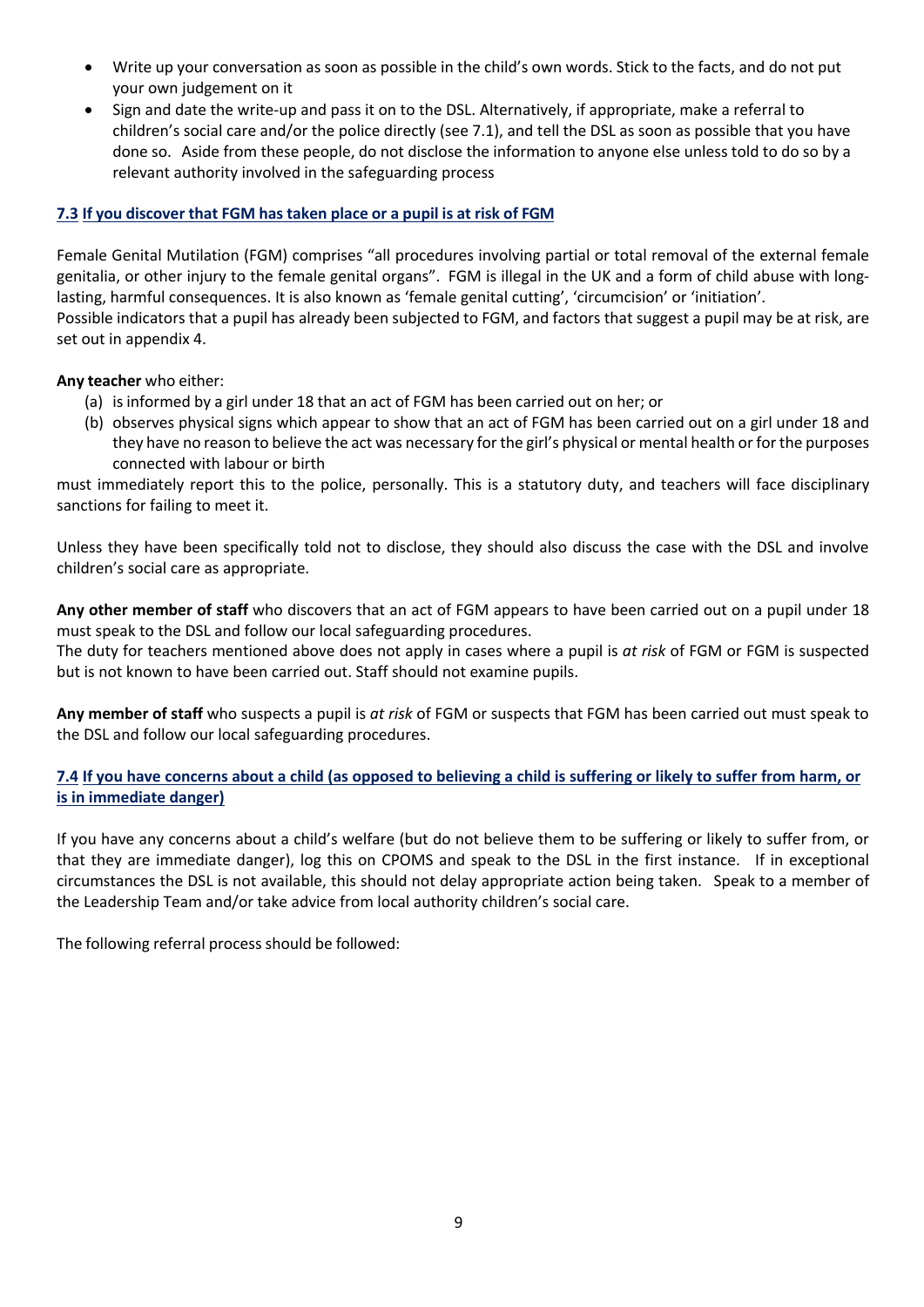

# *Early help*

If early help is appropriate, the DSL will generally lead on liaising with other agencies and setting up an inter-agency assessment as appropriate. Staff may be required to support other agencies and professionals in an early help assessment, in some cases acting as the lead practitioner.

The DSL will keep the case under constant review and the school will consider a referral to local authority children's social care if the situation does not seem to be improving. Timelines of interventions will be monitored and reviewed. In Westminster professionalsshould use **The Multi Agency Assessment and Referral Form (MAARF)** to make a referral to Early Help. If you are using this form for the first time please register via this link. This is the form you need to complete if you are a professional and need to make a referral to Family Services (either social care that is not an emergency, or targeted early help).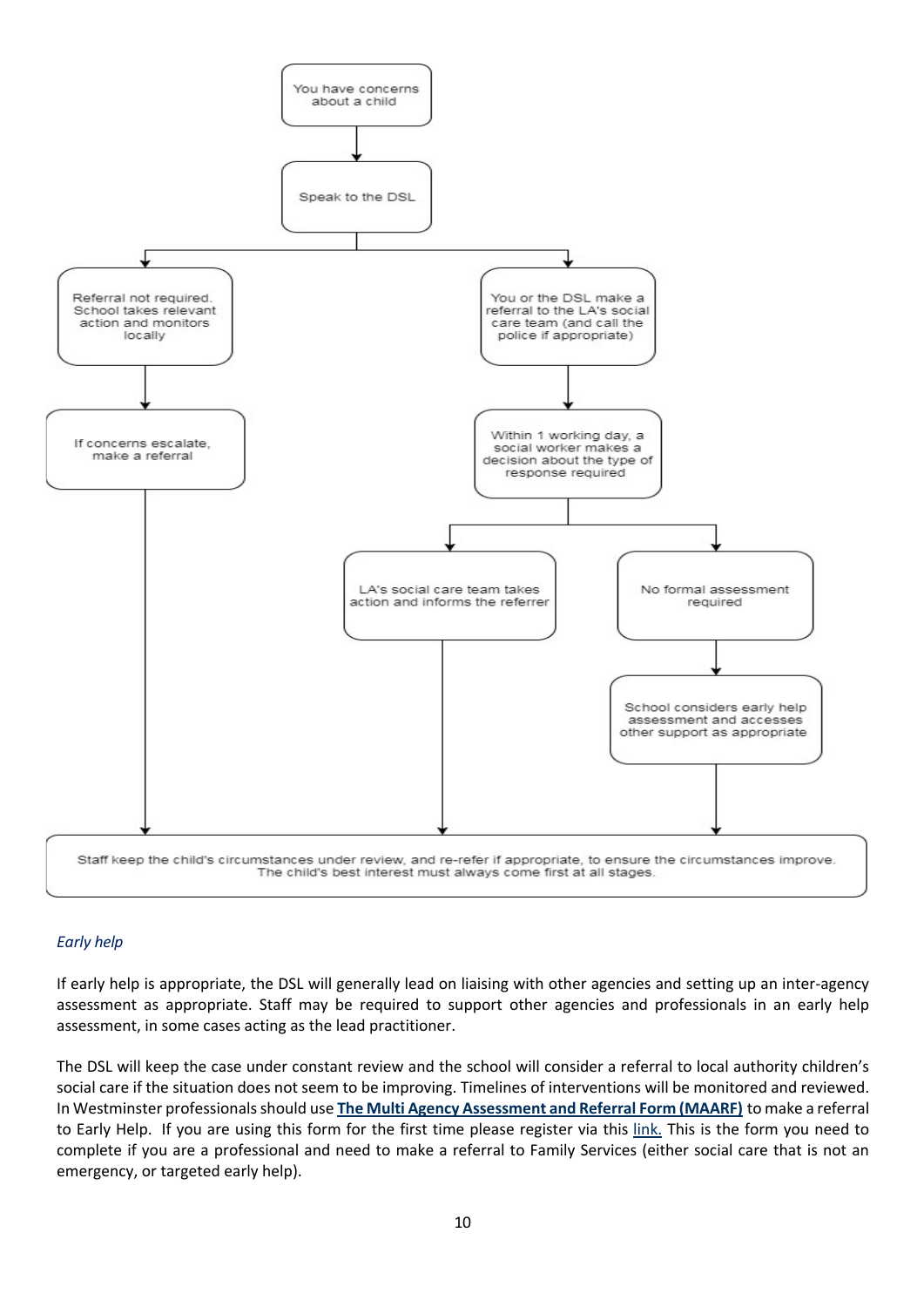# *Referral*

If it is appropriate to refer the case to local authority children's social care or the police, the DSL will make the referral or support you to do so.

If you make a referral directly (see section 7.1), you must tell the DSL as soon as possible.

The local authority will make a decision within 1 working day of a referral about what course of action to take and will let the person who made the referral know the outcome. The DSL or person who made the referral must follow up with the local authority if this information is not made available, and ensure outcomes are properly recorded.

If the child's situation does not seem to be improving after the referral, the DSL or person who made the referral must follow local escalation procedures to ensure their concerns have been addressed and that the child's situation improves.

#### **7.5 If you have concerns about extremism**

If you have concerns that a child may be at risk of becoming radicalised, speak to the DSL first to agree a course of action. The DSL will consider the level ofrisk and decide which agency to make a referral to. This could include Channel, the government's programme for identifying and supporting individuals at risk of being drawn into terrorism, or the local authority children's social care team. The Department for Education also has a dedicated telephone helpline, 020 7340 7264, which school staff and governors can call to raise concerns about extremism with respect to a pupil. You can also email counter.extremism@education.gov.uk

#### **7.6 If you have a mental health concern**

Mental health problems can, in some cases, be an indicator that a child has suffered or is at risk of suffering abuse, neglect or exploitation. Staff will be alert to behavioural signs that suggest a child may be experiencing a mental health problem or be at risk of developing one.

If you have a mental health concern about a child that is also a safeguarding concern, take immediate action by following the steps in section 7.4. If you have a mental health concern that is **not** also a safeguarding concern, speak to the DSL to agree a course of action.

# **7.7 Concerns about a staff member,supply teacher, volunteer or contract**

If you have concerns about a member of staff (including a supply teacher, volunteer or contractor), or an allegation is made about a member of staff (including a supply teacher, volunteer or contractor) posing a risk of harm to children, **speak to the Principal**. If the concerns/allegations are about the Principal, speak to the chair of governors. The Principal/chair of governors will then follow the procedures set out in appendix 3, if appropriate.

Where you believe there is a conflict of interest in reporting a concern or allegaion about a member of staff (including a supply teacher, volunteer or contractor) to the Principal, report it directly to the local authority designated officer (LADO).

# **7.8 Allegations of abuse made against other pupils**

We recognise that children are capable of abusing their peers. Abuse will never be tolerated or passed off as 'banter', 'just having a laugh' or 'part of growing up', as this can lead to a culture of unacceptable behaviours and an unsafe environment for pupils. It is recognised that it is more likely that girls will be victims and boys perpetrators, but all peer-on-peer abuse is unacceptable and will be taken seriously.

Most cases of pupils hurting other pupils will be dealt with under our school's behaviour policy, but this child protection and safeguarding policy will apply to any allegations that raise safeguarding concerns. This might include where the alleged behaviour:

- Is serious, and potentially a criminal offence
- Could put pupils in the school at risk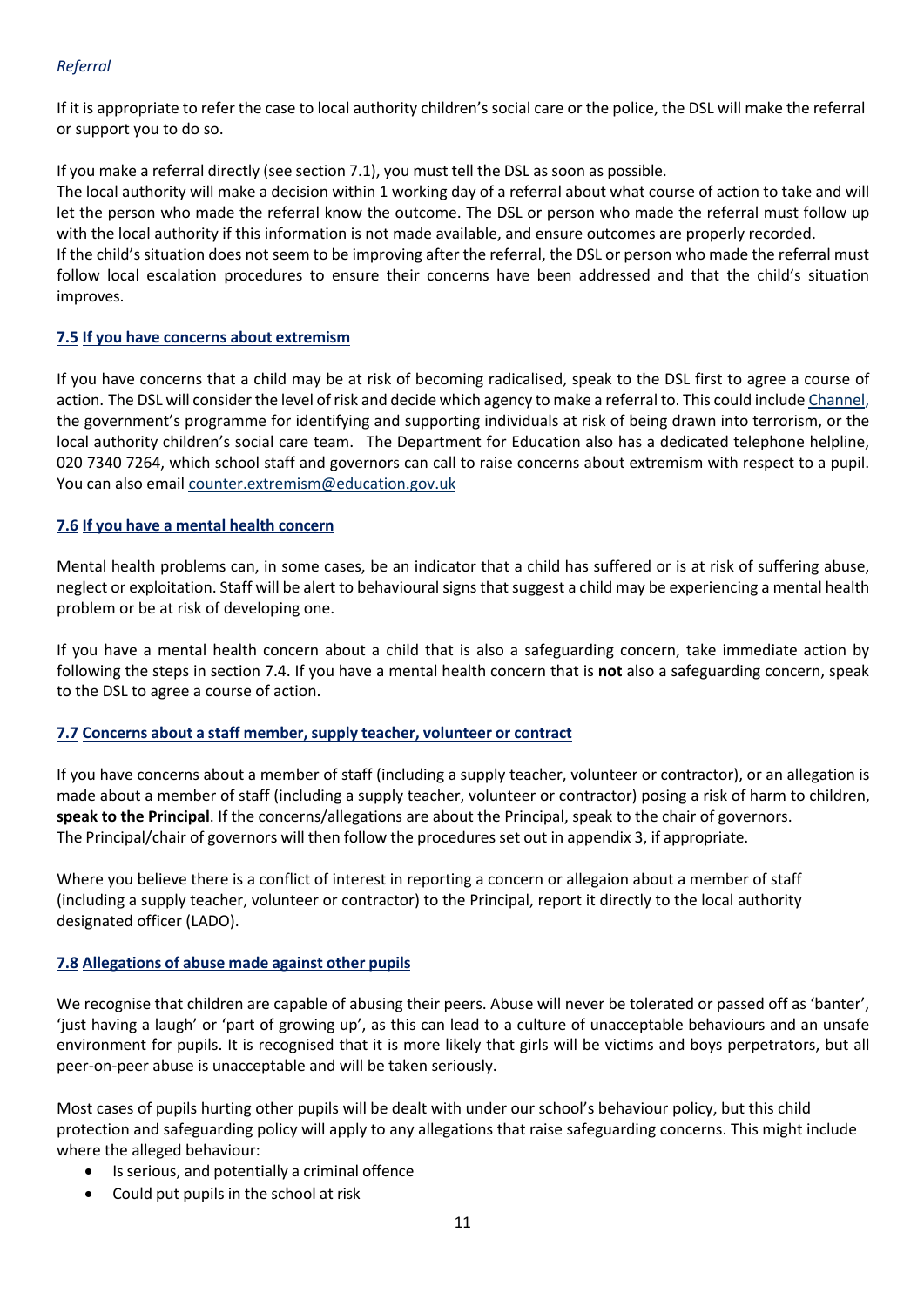- Is violent
- Involves pupils being forced to use drugs or alcohol
- Involves sexual exploitation, sexual abuse or sexual harassment, such as indecent exposure, sexual assault, upskirting or sexually inappropriate pictures or videos (including the sharing of nudes or semi-nudes)

See appendix 4 for more information about peer-on-peer abuse

# *Proceduresfor dealing with allegations of peer-on-peer abuse*

If a pupil makes an allegation of abuse against another pupil:

- You must record the allegation and tell the DSL, but do not investigate it
- The DSL will contact the local authority children's social care team and follow its advice, as well as the police if the allegation involves a potential criminal offence
- The DSL will put a risk assessment and support plan into place for all children involved (including the victim(s), the child(ren) against whom the allegation has been made and any others affected) with a named person they can talk to if needed
- The DSL will contact the children and adolescent mental health services (CAMHS), if appropriate

# *Creating a supportive environment in school and minimising the risk of peer-on-peer abuse*

We recognise the importance of taking proactive action to minimise the risk of peer-on-peer abuse, and of creating a supportive environment where victims feel confident in reporting incidents. To achieve this, we will:

- Challenge any form of derogatory or sexualised language or inappropriate behaviour between peers, including requesting or sending sexual images
- Be vigilant to issues that particularly affect different genders for example, sexualised or aggressive touching or grabbing towards female pupils, and initiation or hazing type violence with respect to boys. It is recognised that it is more likely that girls will be victims and boys perpetrators, but all peer-on-peer abuse is unacceptable and will be taken seriously.
- Ensure our curriculum helps to educate pupils about appropriate behaviour and consent
- Ensure pupils are able to easily and confidently report abuse using our reporting systems (as described in section 7.10 below)
- Ensure staff reassure victims that they are being taken seriously
- Ensure staff are trained to understand:
	- $\circ$  How to recognise the indicators and signs of peer-on-peer abuse, and know how to identify it and respond to reports
	- o That even if there are no reports of peer-on-peer abuse in school, it does not mean it is not happening – staff should maintain an attitude of "it could happen here"
	- $\circ$  That if they have any concerns about a child's welfare, they should act on them immediately rather than wait to be told, and that victims may not always make a direct report. For example:
		- Children can show signs or act in ways they hope adults will notice and react to
		- A friend may make a report
		- A member of staff may overhear a conversation
		- A child's behaviour might indicate that something is wrong
	- o That certain children may face additional barriers to telling someone because of their vulnerability, disability, gender, ethnicity and/or sexual orientation
	- $\circ$  That a pupil harming a peer could be a sign that the child is being abused themselves, and that this would fall under the scope of this policy
	- $\circ$  The important role they have to play in preventing peer-on-peer abuse and responding where they believe a child may be at risk from it
	- o That they should speak to the DSL if they have any concerns

# **7.9 Sharing of nudes and semi-nudes ('sexting')**

*Your responsibilities when responding to an incident*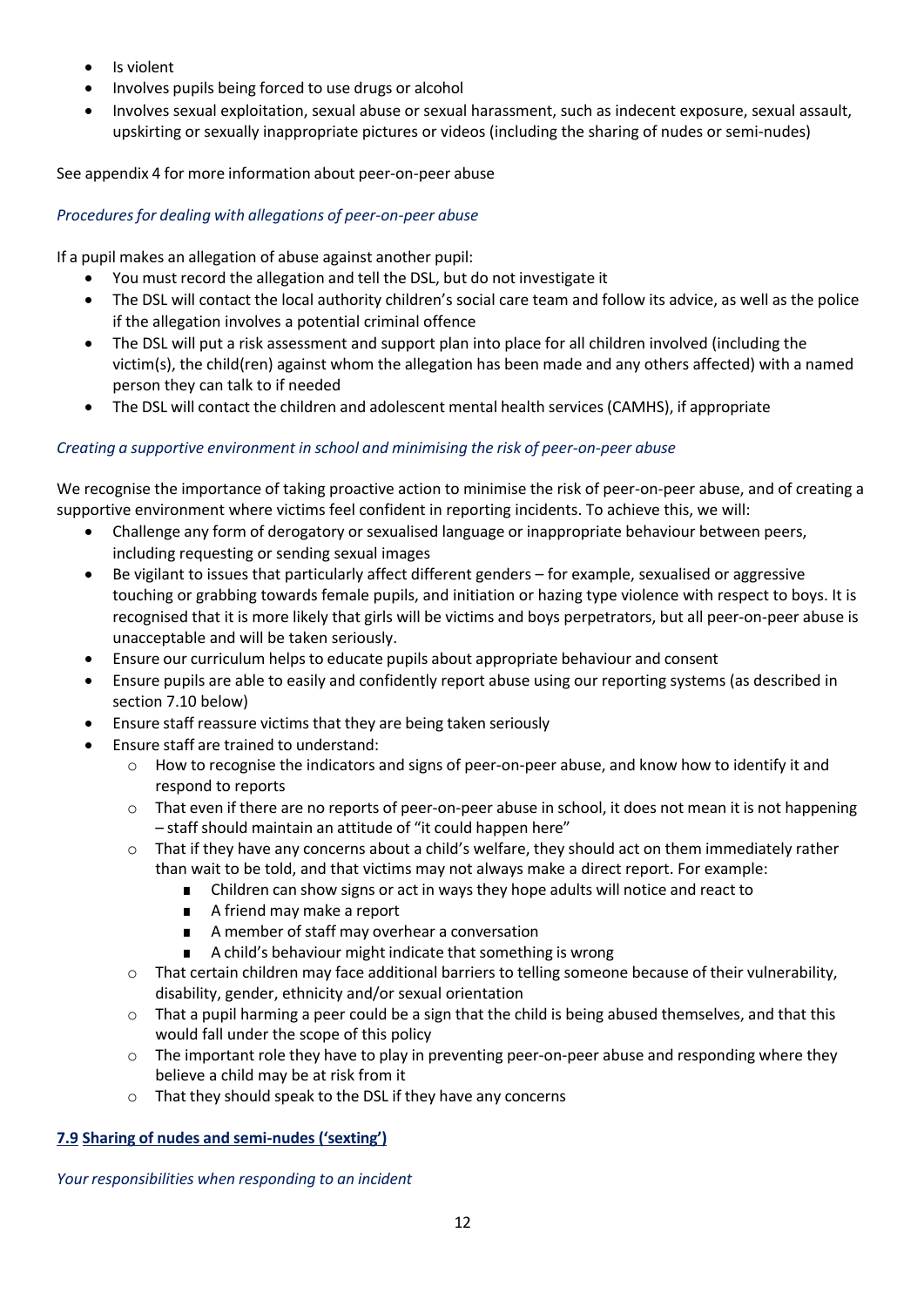If you are made aware of an incident involving the consensual or non-consensual sharing of nude or semi-nude images/viddeols (also known as 'sexting' or 'youth produced sexual imagery'), you must report it to the DSL immediately.

You must **not**:

- View, download or share the imagery yourself, or ask a pupil to share or download it. If you have already viewed the imagery by accident, you must report this to the DSL
- Delete the imagery or ask the pupil to delete it
- Ask the pupil(s) who are involved in the incident to disclose information regarding the imagery (this is the DSL's responsibility)
- Share information about the incident with other members of staff, the pupil(s) it involves or their, or other, parents and/or carers
- Say or do anything to blame or shame any young people involved

You should explain that you need to report the incident, and reassure the pupil(s) that they will receive support and help from the DSL.

# *Initial review meeting*

Following a report of an incident, the DSL will hold an initialreview meeting with appropriate schoolstaff. This meeting will consider the initial evidence and aim to determine:

- Whether there is an immediate risk to pupil(s)
- If a referral needs to be made to the police and/or children's social care
- If it is necessary to view the imagery in order to safeguard the young person (in most cases, imagery should not be viewed)
- What further information is required to decide on the best response
- Whether the imagery has been shared widely and via what services and/or platforms (this may be unknown)
- Whether immediate action should be taken to delete or remove images from devices or online services
- Any relevant facts about the pupils involved which would influence risk assessment
- If there is a need to contact another school, college, setting or individual
- Whether to contact parents or carers of the pupils involved (in most cases parents should be involved)

The DSL will make an immediate referral to police and/or children's social care if:

- The incident involves an adult
- There is reason to believe that a young person has been coerced, blackmailed or groomed, or if there are concerns about their capacity to consent (for example owing to special educational needs)
- What the DSL knows about the imagery suggests the content depicts sexual acts which are unusual for the young person's developmental stage, or are violent
- The imagery involves sexual acts and any pupil in the imagery is under 13
- The DSL has reason to believe a pupil is at immediate risk of harm owing to the sharing of the imagery (for example, the young person is presenting as suicidal or self-harming)

If none of the above apply then the DSL, in consultation with the Principal and other members of staff as appropriate, may decide to respond to the incident without involving the police or children's social care.

# *Further review by the DSL*

If at the initial review stage a decision has been made not to refer to police and/or children's social care, the DSL will conduct a further review.

They will hold interviews with the pupils involved (if appropriate) to establish the facts and assess the risks. If at any point in the process there is a concern that a pupil has been harmed or is at risk of harm, a referral will be made to children's social care and/or the police immediately.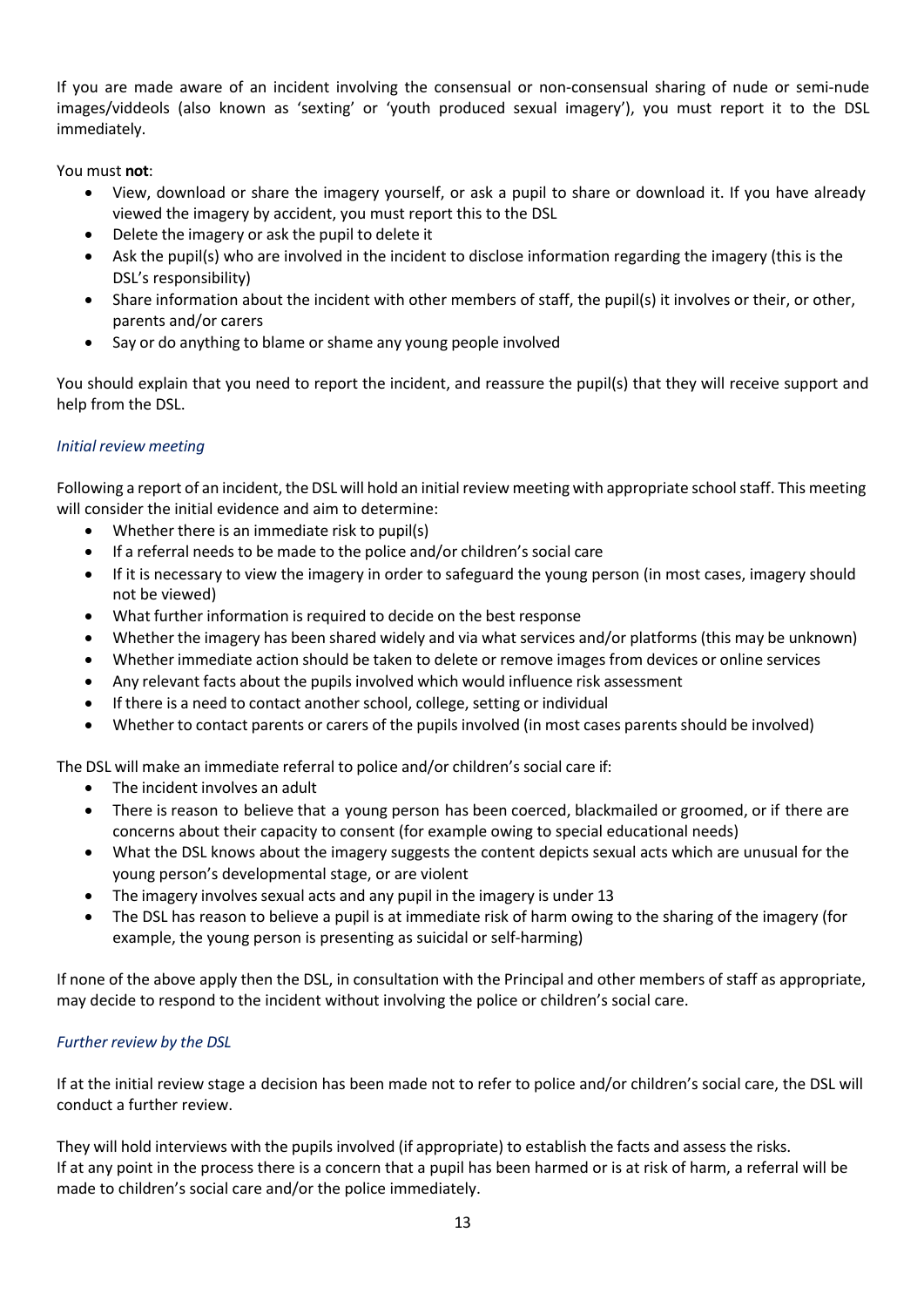# *Informing parents*

The DSL will inform parents at an early stage and keep them involved in the process, unless there is a good reason to believe that involving them would put the pupil at risk of harm.

# *Referring to the police*

If it is necessary to refer an incident to the police, this will be done through our safer schools officer or dialing 101.

#### *Recording incidents*

Allsexting incidents and the decisions made in responding to them will be recorded. The record-keeping arrangements set out in section 14 of this policy also apply to recording incidents of sexting.

#### *Curriculum coverage*

Pupils are taught about the issues surrounding sexting as part of our PSHE education and computing programmes. Teaching covers the following in relation to sexting:

- What it is
- How it is most likely to be encountered
- The consequences of requesting, forwarding or providing such images, including when it is and is not abusive
- Issues of legality
- The risk of damage to people's feelings and reputation

Pupils also learn the strategies and skills needed to manage:

- Specific requests or pressure to provide (or forward) such images
- The receipt of such images

This policy on the sharing of nudes and semi-nudes is also shared with pupils so they are aware of the processes the school will follow in the event of an incident.

# **7.10 Reporting systems for our pupils**

We recognise the importance of ensuring pupils feel safe and comfortable to come forward and report any concerns and/or allegations

. To achieve this, we:

- Put systems in place for pupils to confidently report abuse
- Ensure our reporting systems are well promoted, easily understood and easily accessible for pupils
- Make it clear to pupils that their concerns will be taken seriously, and that they can safely express their views and give feedback

Pupils are encouraged to report their concerns to any member of staff with whom they feel comfortable speaking. This may include their tutor, their head of year, a teacher, a member of the pastoral team, a member of the leadership team or any other member of staff. These channels of communication are regularly reiterated to students through the academy's personal development curriculum and the tutor time programme. To promote effective pastoral care and support the development of trusting relationships with tutors, students attend a 30 minute tutor time session at the beginning of every day.

# **SECTION 8: ONLINE SAFETY AND THE USE OF MOBILE TECHNOLOGY**

We recognise the importance of safeguarding children from potentially harmful and inappropriate online material, and we understand that technology is a significant component in many safeguarding and wellbeing issues.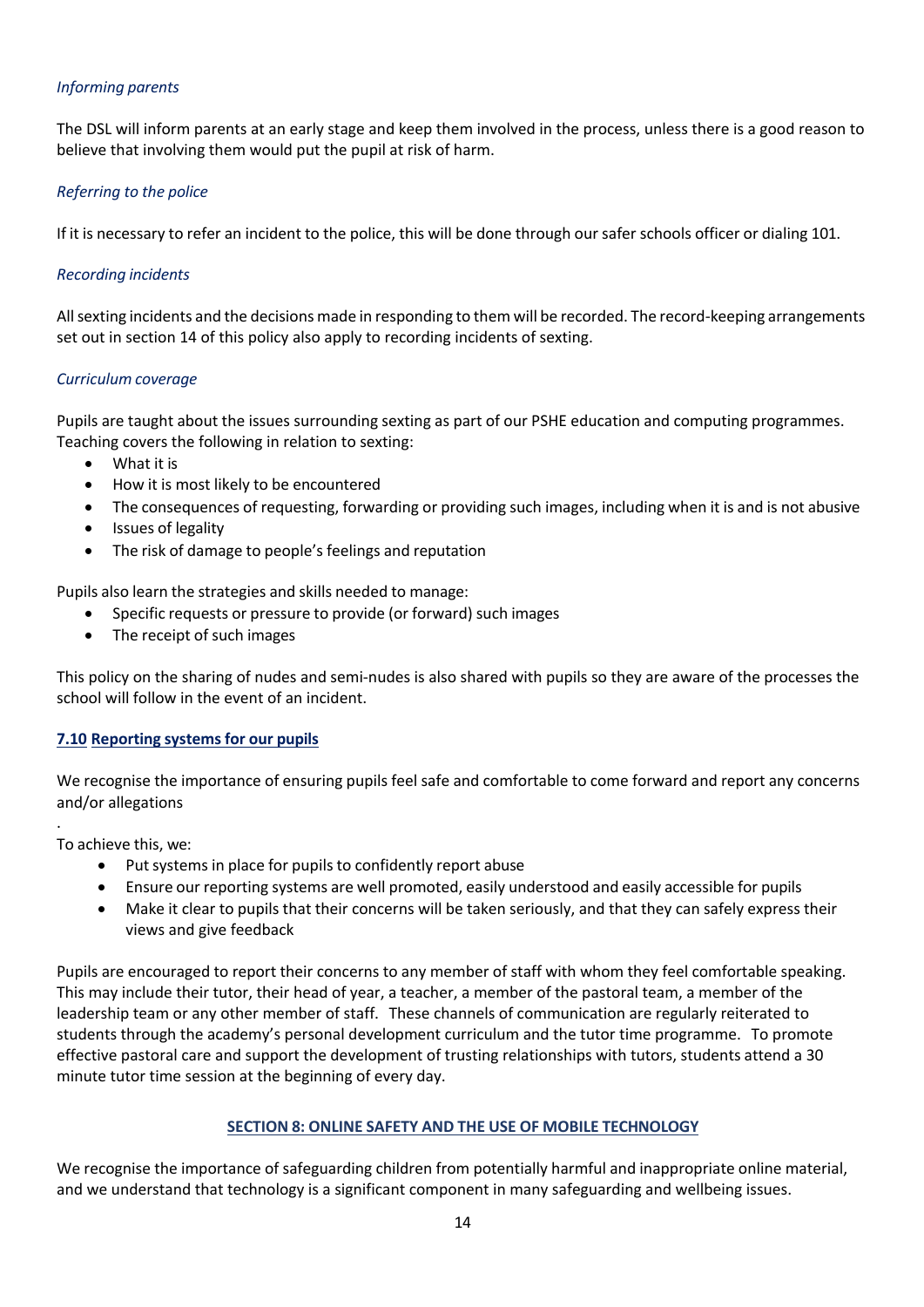To address this, our academy aims to:

- Have robust processes in place to ensure the online safety of pupils, staff, volunteers and governors
- Protect and educate the whole school community in its safe and responsible use of technology, including mobile and smart technology (which we refer to as 'mobile phones')
- Set clear guidelines for the use of mobile phones for the whole academy community
- Establish clear mechanisms to identify, intervene in and escalate any incidents or concerns, where appropriate

Our approach to online safety is based on addressing the following categories of risk:

- 1.**Content** being exposed to illegal, inappropriate or harmful content, such as pornography, fake news, racism, misogyny, self-harm, suicide, anti-Semitism, radicalisation and extremism
- 2.**Contact**  being subjected to harmful online interaction with other users, such as peer-to-peer pressure, commercial advertising and adults posing as children or young adults with the intention to groom or exploit them for sexual, criminal, financial or other purposes
- 3.**Conduct**  personal online behaviour that increases the likelihood of, or causes, harm, such as making, sending and receiving explicit images (e.g. consensual and non-consensual sharing of nudes and semi-nudes and/or pornography), sharing other explicit images and online bullying; and
- 4. Commerce risks such as online gambling, inappropriate advertising, phishing and/or financial scams

To meet our aims and address the risks above we:

- Educate pupils about online safety as part of our curriculum. For example:
	- o The safe use of social media, the internet and technology
	- o Keeping personal information private
	- o How to recognise unacceptable behaviour online
	- $\circ$  How to report any incidents of cyber-bullying, ensuring pupils are encouraged to do so, including where they are a witness rather than a victim
- Train staff, as part of their induction, on safe internet use and online safeguarding issues including cyberbullying and the risks of online radicalisation. All staff members will receive refresher training at least once each academic year
- Educate parents/carers about online safety via our website, communications sent directly to them and during parents' evenings. We will also share clear procedures with them so they know how to raise concerns about online safety
- Make sure staff are aware of the restrictions placed on them with regards to the use of their mobile phone and cameras (see below)
- Make all pupils, parents/carers, staff, volunteers and governors aware that they are expected to sign an agreement regarding the acceptable use of the internet in school, use of the school's ICT systems and use of their mobile and smart technology
- Explain the sanctions we will use if a pupil is in breach of our policies on the acceptable use of the internet and mobile phones
- Make sure all staff, pupils and parents/carers are aware that staff have the power to search pupils' phones, as set out in the DfE's guidance on searching, screening and confiscation
- Put in place robust filtering and monitoring systems to limit children's exposure to the 4 key categories of risk (described above) from the school's IT systems
- Carry out an annual review of our approach to online safety, supported by an annual risk assessment that considers and reflects the risks faced by our school community

More information about the academy's approach to online safety can be found in the academy's Online Safety Policy.

# **Mobile phones and cameras**

Staff are allowed to bring their personal phones to school for their own use, but will limit such use to non-contact time when pupils are not present. Staff will not take pictures or recordings of pupils on their personal phones or cameras. We will follow the General Data Protection Regulation and Data Protection Act 2018 when taking and storing photos and recordings for use in the school.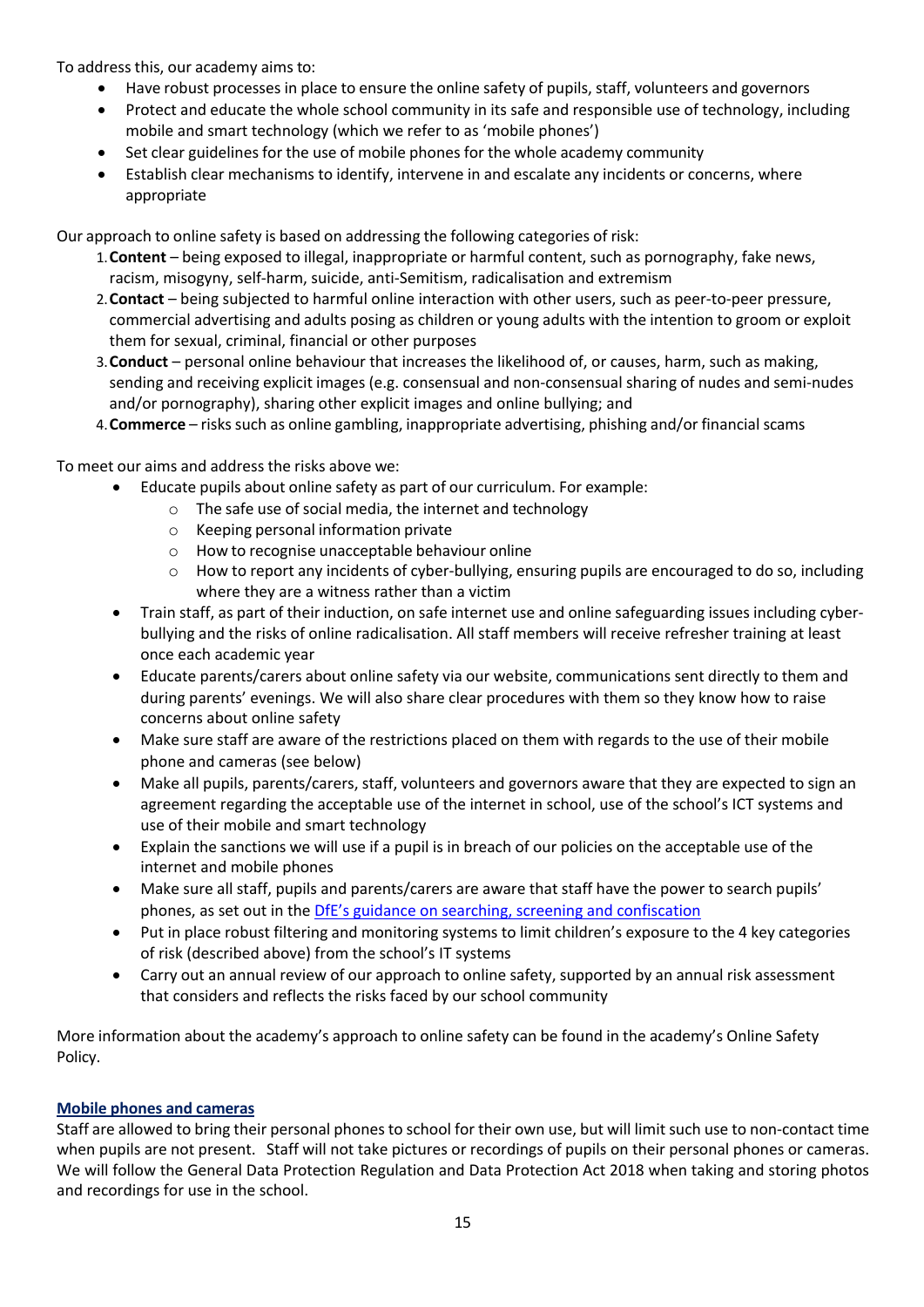Phones are not allowed to be used at school by students.

# **SECTION 9: NOTIFYING PARENTS OR CARERS**

Where appropriate, we will discuss any concerns about a child with the child's parents or carers. The DSL will normally do this in the event of a suspicion or disclosure.

Other staff will only talk to parents or carers about any such concerns following consultation with the DSL. If we believe that notifying the parents or carers would increase the risk to the child, we will discuss this with the local authority children's social care team before doing so.

In the case of allegations of abuse made against other children, we will normally notify the parents or carers of all the children involved.

# **SECTION 10: PUPILS WITH SPECIAL EDUCATIONAL NEEDS AND DISABILITIES**

We recognise that pupils with special educational needs (SEN), disabilities or certain health conditions can face additional safeguarding challenges. Additional barriers can exist when recognising abuse and neglect in this group, including:

- Assumptions that indicators of possible abuse such as behaviour, mood and injury relate to the child's disability without further exploration
- Pupils being more prone to peer group isolation than other pupils
- The potential for pupils with SEN and disabilities being disproportionally impacted by behaviours such as bullying, without outwardly showing any signs
- Communication barriers and difficulties in overcoming these barriers

We offer extra pastoral support for these pupils. This includes:

- Ensuring that all staff who work with SEND students receive additional training in how to identify possible indicators of abuse
- Teaching pupils about how they might be more at risk and why.
- Assigning suitably-qualified Teaching Assistant support, as required
- Providing a safe space where students can take time to reflect and/or speak with a member of staff
- Taking action to deal with, and prevent, discriminatory language or comments about pupils with SEND and vulnerable pupils.

# **SECTION 11: PUPILS WITH A SOCIAL WORKER**

Pupils may need a social worker due to safeguarding or welfare needs. We recognise that a child's experiences of adversity and trauma can leave them vulnerable to further harm as well as potentially creating barriers to attendance, learning, behaviour and mental health.

The DSL and all members of staff will work with and support social workers to help protect vulnerable children.

Where we are aware that a pupil has a social worker, the DSL will always consider this fact to ensure any decisions are made in the best interests of the pupil'ssafety, welfare and educational outcomes. For example, it will inform decisions about:

- Responding to unauthorised absence or missing education where there are known safeguarding risks
- The provision of pastoral and/or academic support

# **SECTION 12: LOOKED-AFTER AND PREVIOUSLY LOOKED-AFTER CHILDREN**

We will ensure that staff have the skills, knowledge and understanding to keep looked-after children and previously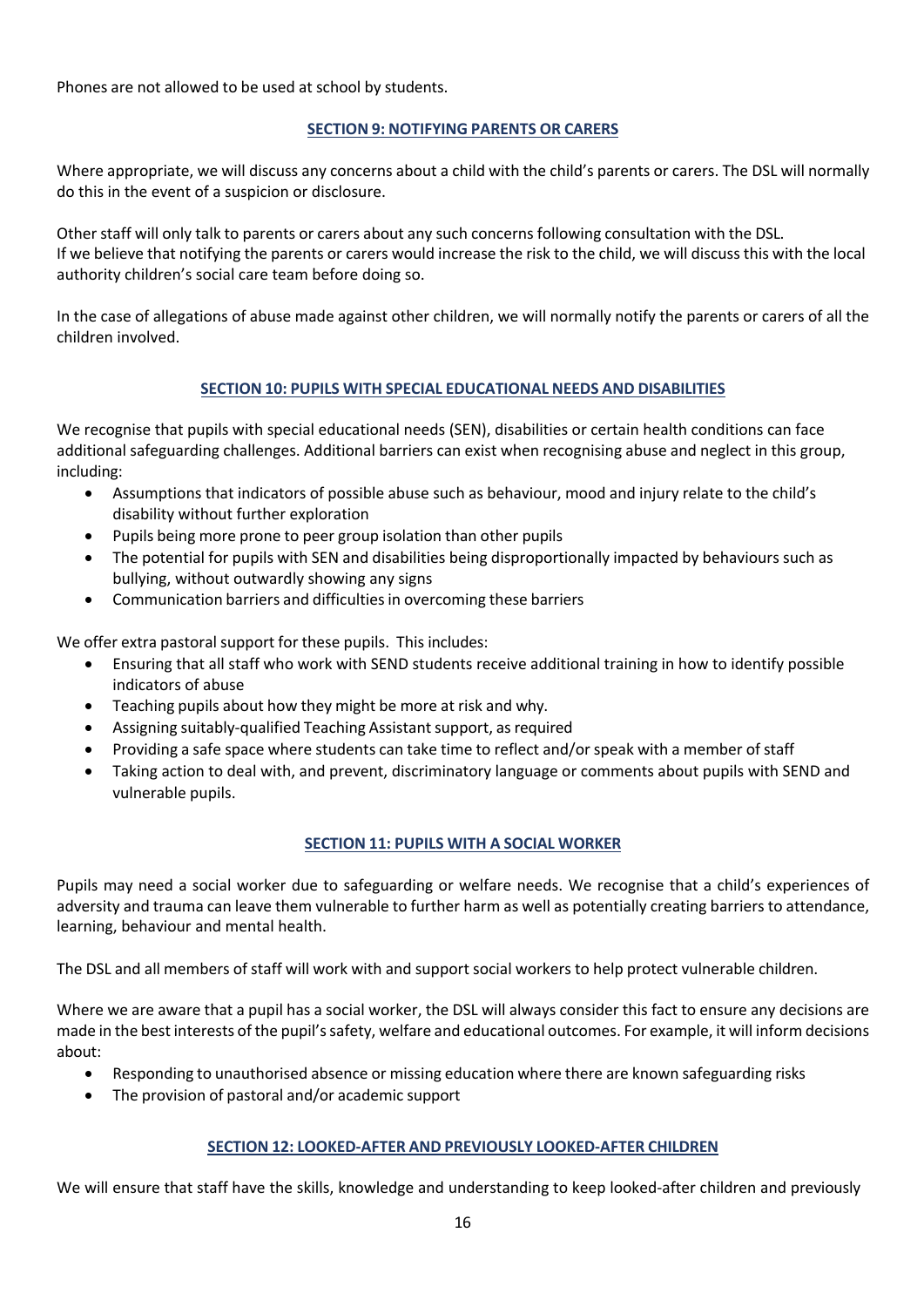looked-after children safe. In particular, we will ensure that:

- Appropriate staff have relevant information about children's looked after legal status, contact arrangements with birth parents or those with parental responsibility, and care arrangements
- The DSL has details of children's social workers and relevant virtual school heads

We have appointed a designated teacher, **Sara Poolman,** who is responsible for promoting the educational achievement of looked-after children and previously looked-after children in line with statutory guidance.

The designated teacheris appropriately trained and hasthe relevant qualifications and experience to perform the role.

As part of their role, the designated teacher will:

- Work closely with the DSL to ensure that any safeguarding concerns regarding looked-after and previously looked-after children are quickly and effectively responded to
- Work with virtual school heads to promote the educational achievement of looked-after and previously looked-after children, including discussing how pupil premium plus funding can be best used to support looked-after children and meet the needs identified in their personal education plans

#### **SECTION 13: COMPLAINTS AND CONCERNS ABOUT SCHOOL SAFEGUARDING POLICIES**

#### **13.1 Complaints against staff**

Complaints against staff that are likely to require a child protection investigation will be handled in accordance with our procedures for dealing with allegations of abuse made against staff (see appendix 3).

#### **13.2 Other complaints**

Other complaints about school safeguarding policies should be directed to the Principal in the first instance.

#### **13.3 Whistle-blowing**

A copy of the academy's whistle-blowing policy can be found on the academy's website.

#### **SECTI0N 14: RECORD-KEEPING**

We will hold records in line with our records retention schedule.

All safeguarding concerns, discussions, decisions made and the reasons for those decisions, must be recorded in writing. If you are in any doubt about whether to record something, discuss it with the DSL.

Records will include:

- A clear and comprehensive summary of the concern
- Details of how the concern was followed up and resolved
- A note of any action taken, decisions reached and the outcome

Concerns and referrals will be kept in a separate child protection file for each child.

Any non-confidential records will be readily accessible and available. Confidential information and records will be held securely and only available to those who have a right or professional need to see them.

Safeguarding records relating to individual children will be retained until the child reaches 25 years of age.

Safeguarding records which contain information about allegations of sexual abuse will be retained for the Independent Inquiry into Child Sexual Abuse (IICSA), for the term of the inquiry.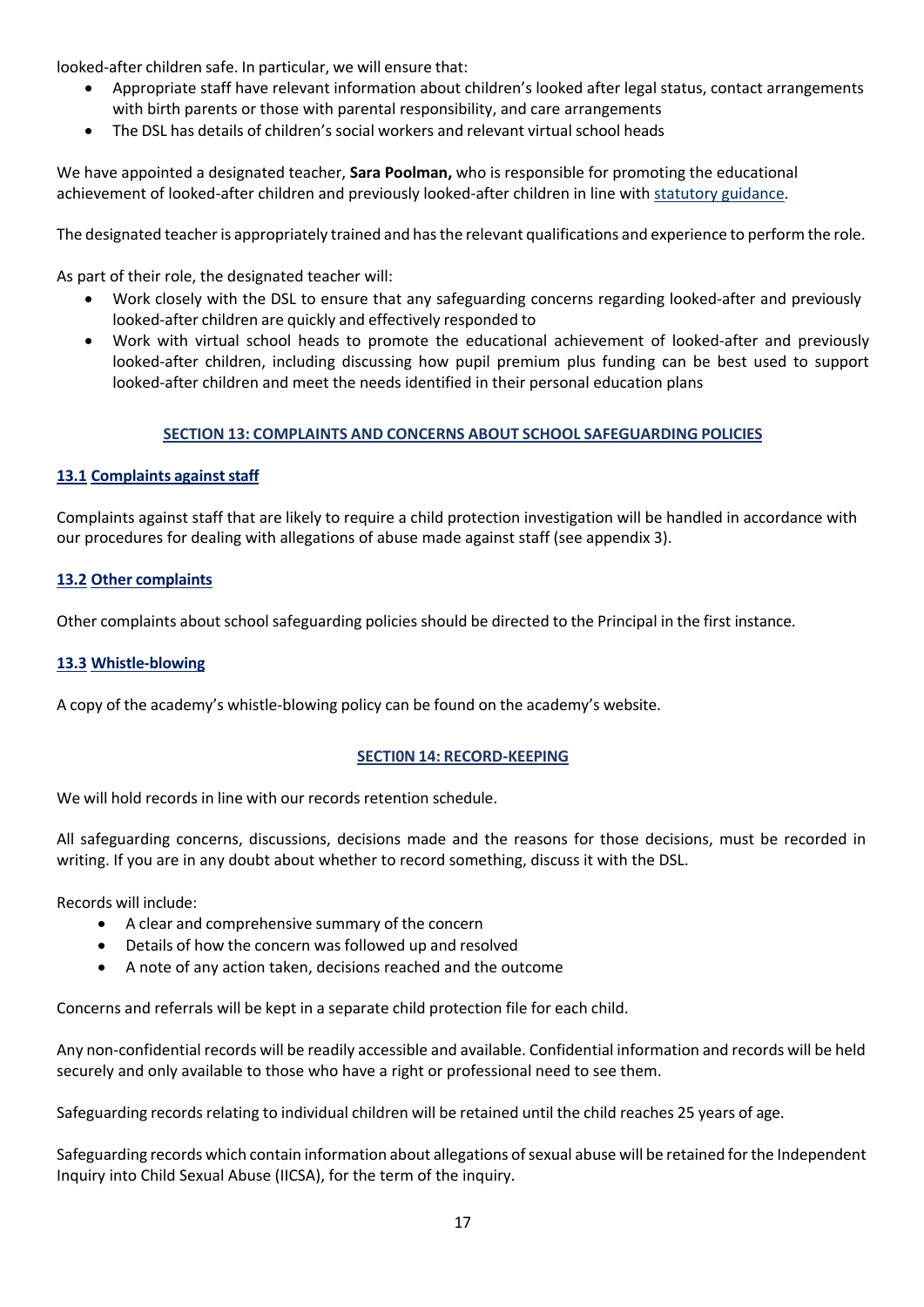If a child for whom the school has, or has had, safeguarding concerns moves to another school, the DSL will ensure that their child protection file is forwarded promptly and securely, and separately from the main pupil file. A written receipt will always be obtained. In addition, if the concerns are significant or complex, and/or social services are involved, the DSL will speak to the DSL of the receiving school and provide information to enable them to have time to make any necessary preparations to ensure the safety of the child.

In addition:

- Appendix 2 sets out our policy on record-keeping specifically with respect to recruitment and preappointment checks
- Appendix 3 sets out our policy on record-keeping with respect to allegations of abuse made against staff

# **SECTION 15: TRAINING**

# **15.1 All staff**

All staff members will undertake safeguarding and child protection training at induction, including on whistle-blowing procedures and online safety, to ensure they understand the school's safeguarding systems and their responsibilities, and can identify signs of possible abuse or neglect.

This training will be regularly updated and will

- Be integrated, aligned and considered as part of the whole-school safeguarding approach and wider staff training, and curriculum planning
- Be in line with advice from the 3 safeguarding partners
- Have regard to the Teachers' Standards to support the expectation that all teachers:
	- o Manage behaviour effectively to ensure a good and safe environment
	- o Have a clear understanding of the needs of all pupils

Allstaff will have training on the government's anti-radicalisation strategy, Prevent, to enable them to identify children at risk of being drawn into terrorism and to challenge extremist ideas.

Staff will also receive regular safeguarding and child protection updates, including on online safety, as required but at least annually (for example, through emails, e-bulletins and staff meetings).

All long-term contractors, including cleaners, kitchen staff and peripatetic teachers, will receive annual safeguarding training. All short-term contractors and supply teachers will receive a safeguarding briefing document upon arrival at the school.

# **15.2 The DSL, Deputy DSL and Child Protection Officer**

The DSL, Deputy DSL and Child Protection Officer will undertake child protection and safeguarding training at least every 2 years. In addition, they will update their knowledge and skills at regular intervals and at least annually (for example, through e-bulletins, meeting other DSLs, or taking time to read and digestsafeguarding developments). They will also undertake Prevent awareness training.

#### **15.3 Local Governors and Trustees**

All local governors and trustees receive training about safeguarding, to make sure they have the knowledge and information needed to perform their functions and understand their responsibilities.

As the chair of local governors/chair of the trust board may be required to act as the 'case manager' in the event that an allegation of abuse is made against the Principal, they receive training in managing allegations for this purpose.

#### **15.4 Recruitment – interview panels**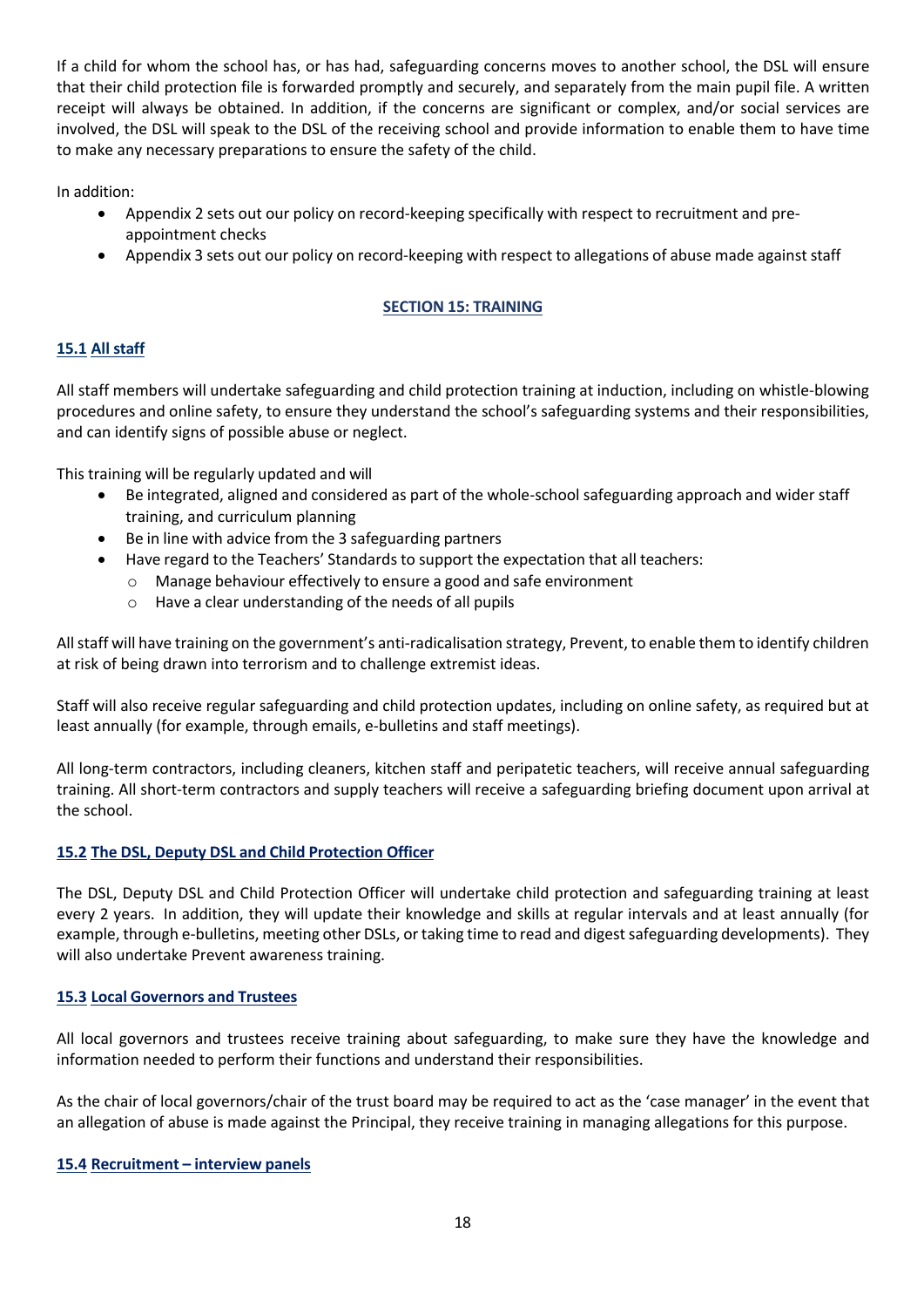At least one person conducting any interview for a post at the school will have undertaken safer recruitment training. This will cover, as a minimum, the contents of the Department for Education's statutory guidance, Keeping Children Safe in Education, and will be in line with local safeguarding procedures.

See appendix 2 of this policy for more information about our safer recruitment procedures.

# **15.5 Staff who have contact with pupils and families**

All staff who have contact with children and families will have supervisions which will provide them with support, coaching and training, promote the interests of children and allow for confidential discussions of sensitive issues.

#### **SECTION 16: MONITORING ARRANGEMENTS**

This policy will be reviewed **annually** by the Principal, DSL and CEO of Future Academies. At every review, it will be approved by the local governing body.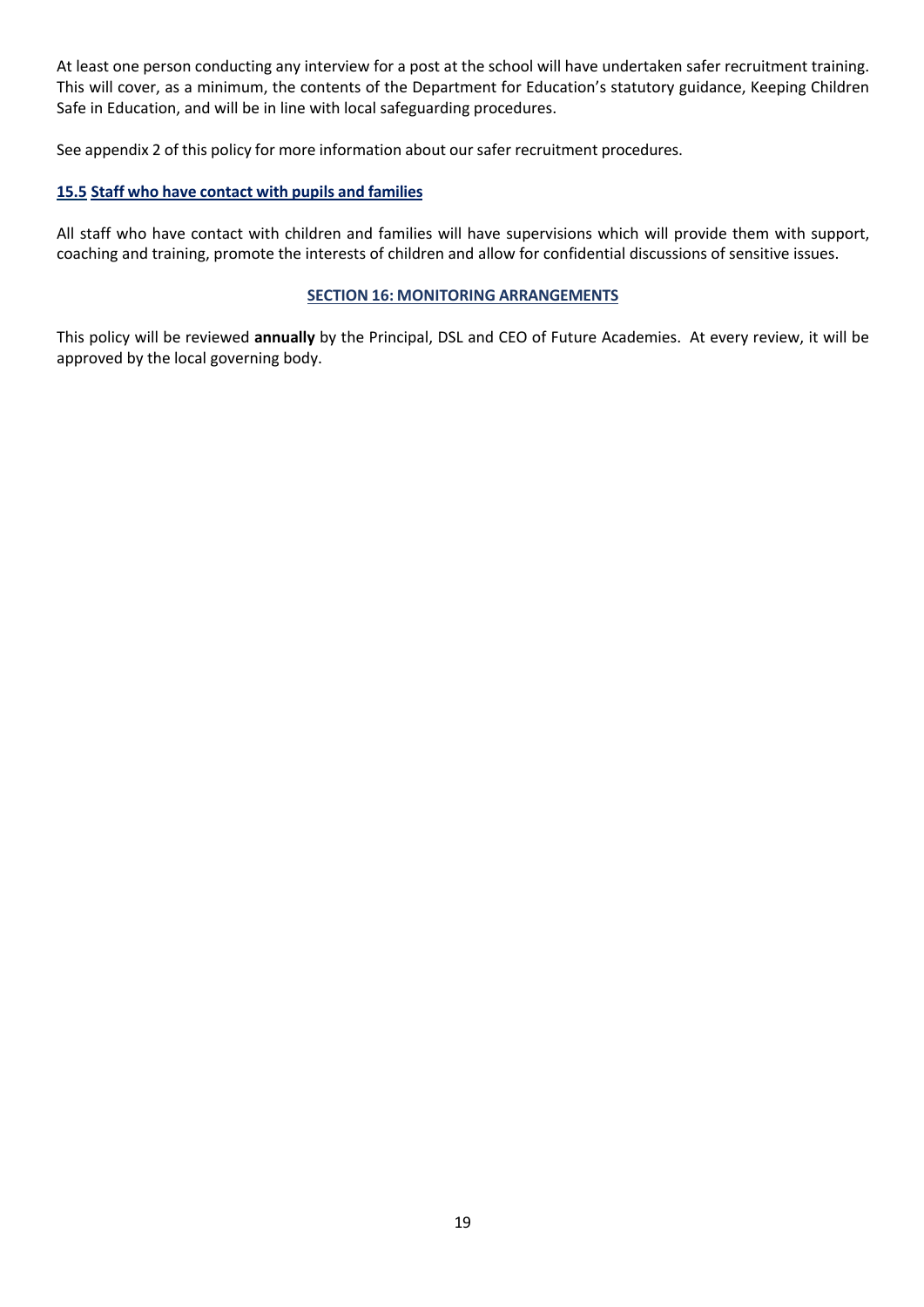#### **APPENDIX 1: TYPES OF ABUSE**

**Abuse**, including neglect, and safeguarding issues are rarely standalone events that can be covered by one definition or label. In most cases, multiple issues will overlap.

**Physical abuse** may involve hitting, shaking, throwing, poisoning, burning or scalding, drowning, suffocating or otherwise causing physical harm to a child. Physical harm may also be caused when a parent or carer fabricates the symptoms of, or deliberately induces, illness in a child.

**Emotional abuse** is the persistent emotional maltreatment of a child such as to cause severe and adverse effects on the child's emotional development. Some level of emotional abuse is involved in all types of maltreatment of a child, although it may occur alone.

Emotional abuse may involve:

- Conveying to a child that they are worthless or unloved, inadequate, or valued only insofar as they meet the needs of another person
- Not giving the child opportunities to express their views, deliberately silencing them or 'making fun' of what they say or how they communicate
- Age or developmentally inappropriate expectations being imposed on children. These may include interactions that are beyond a child's developmental capability, as well as overprotection and limitation of exploration and learning, or preventing the child participating in normal social interaction
- Seeing or hearing the ill-treatment of another
- Serious bullying (including cyberbullying), causing children frequently to feel frightened or in danger, or the exploitation or corruption of children

**Sexual abuse** involves forcing or enticing a child or young person to take part in sexual activities, not necessarily involving a high level of violence, whether or not the child is aware of what is happening. The activities may involve:

- Physical contact, including assault by penetration (for example rape or oral sex) or non-penetrative acts such as masturbation, kissing, rubbing and touching outside of clothing
- Non-contact activities, such as involving children in looking at, or in the production of, sexual images, watching sexual activities, encouraging children to behave in sexually inappropriate ways, or grooming a child in preparation for abuse (including via the internet)

Sexual abuse is not solely perpetrated by adult males. Women can also commit acts of sexual abuse, as can other children.

**Neglect** is the persistent failure to meet a child's basic physical and/or psychological needs, likely to result in the serious impairment of the child's health or development. Neglect may occur during pregnancy as a result of maternal substance abuse.

Once a child is born, neglect may involve a parent or carer failing to:

- Provide adequate food, clothing and shelter (including exclusion from home or abandonment)
- Protect a child from physical and emotional harm or danger
- Ensure adequate supervision (including the use of inadequate care-givers)
- Ensure access to appropriate medical care or treatment

It may also include neglect of, or unresponsiveness to, a child's basic emotional needs.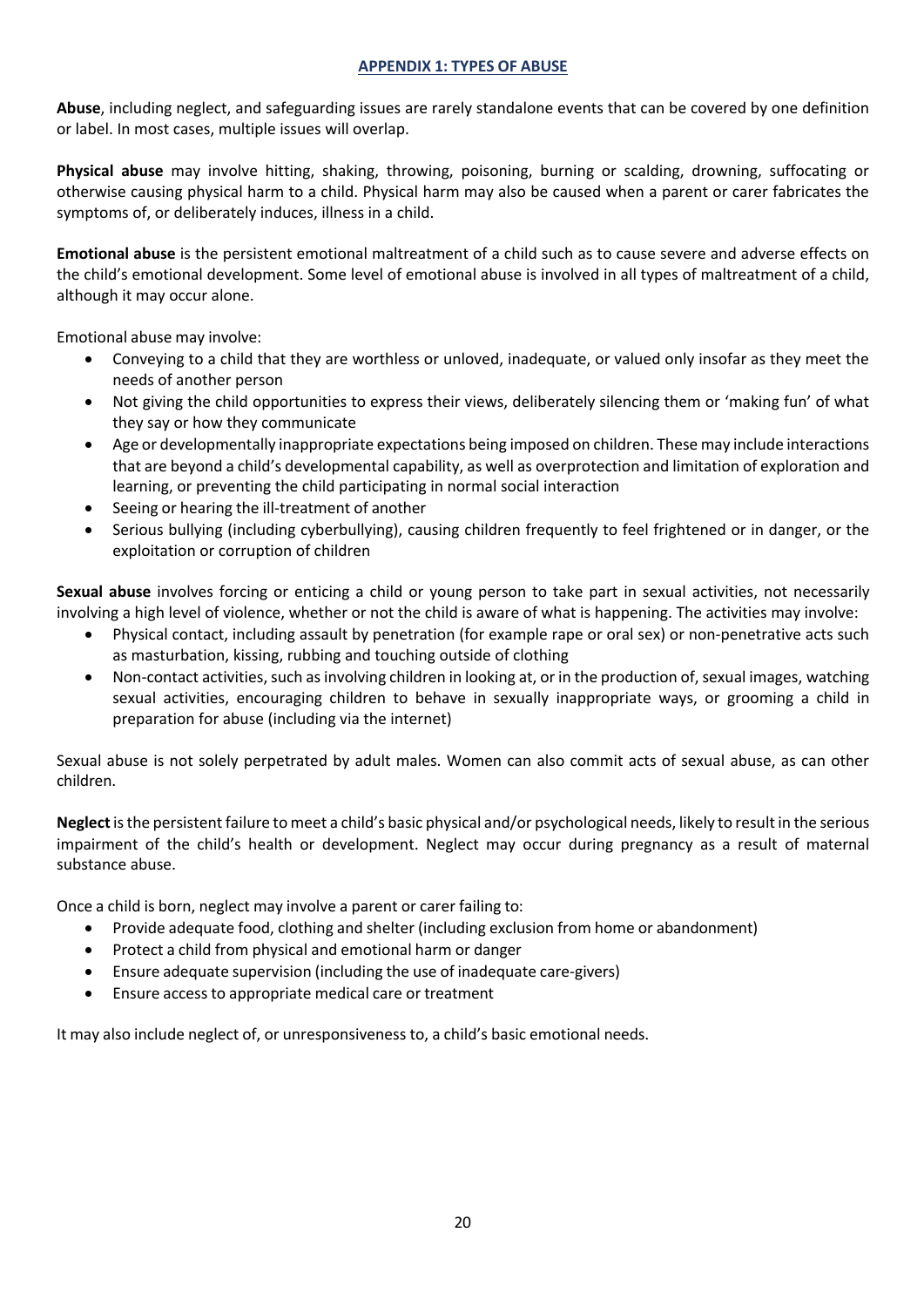#### **APPENDIX 2: SAFER RECRUITMENT AND DBS CHECKS – POLICY AND PROCEDURES**

#### **Recruitment and selection process**

To make sure we recruit suitable people, we will ensure that those involved in the recruitment and employment of staff to work with children have received appropriate safer recruitment training.

We have put the following steps in place during our recruitment and selection process to ensure we are committed to safeguarding and promoting the welfare of children.

#### *Advertising*

When advertising roles, we will make clear:

- Ourschool's commitment to safeguarding and promoting the welfare of children
- That safeguarding checks will be undertaken
- The safeguarding requirements and responsibilities of the role, such as the extent to which the role will involve contact with children
- Whether or not the role is exempt from the Rehabilitation of Offenders Act 1974 and the amendments to the Exceptions Order 1975, 2013 and 2020. If the role is exempt, certain spent convictions and cautions are 'protected', so they do not need to be disclosed, and if they are disclosed, we cannot take them into account

#### *Application forms*

Our application forms will:

- Include a statement saying that it is an offence to apply for the role if an applicant is barred from engaging in regulated activity relevant to children (where the role involves this type of regulated activity)
- Include a copy of, or link to, our child protection and safeguarding policy and our policy on the employment of ex-offenders

#### *Shortlisting*

Our shortlisting process will involve at least 2 people and will:

- Consider any inconsistencies and look for gaps in employment and reasons given for them
- Explore all potential concerns

Once we have shortlisted candidates, we will ask shortlisted candidates to:

- Complete a self-declaration of their criminal record or any information that would make them unsuitable to work with children, so that they have the opportunity to share relevant information and discuss it at interview stage. The information we will ask for includes:
	- o If they have a criminal history
	- o Whether they are included on the barred list
	- o Whether they are prohibited from teaching
	- $\circ$  Information about any criminal offences committed in any country in line with the law as applicable in England and Wales
	- o Any relevant overseas information
- Sign a declaration confirming the information they have provided is true

#### *Seeking references and checking employment history*

We will obtain references before interview. Any concerns raised will be explored further with referees and taken up with the candidate at interview.

When seeking references we will:

• Not accept open references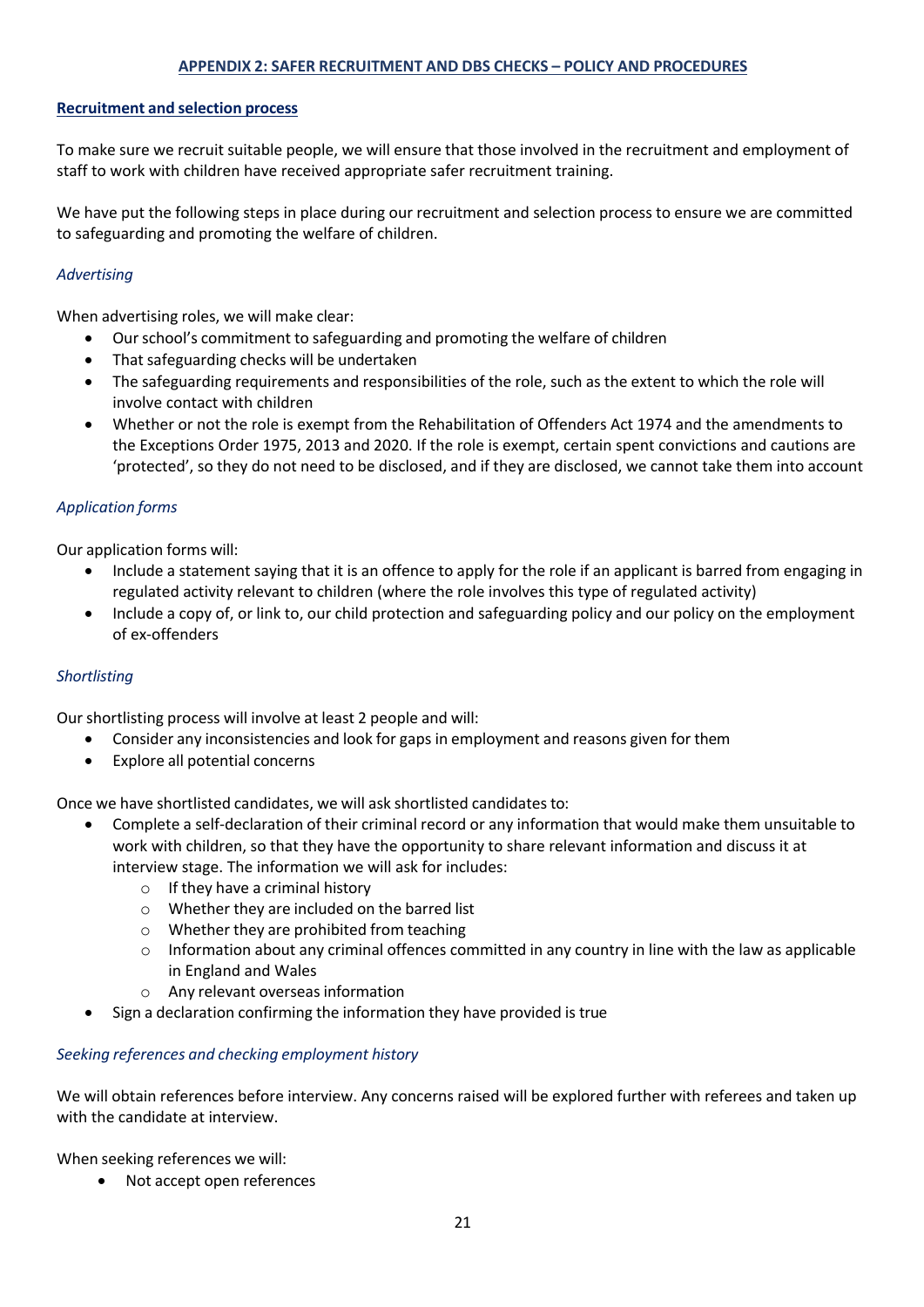- Liaise directly with referees and verify any information contained within references with the referees
- Ensure any references are from the candidate's current employer and completed by a senior person. Where the referee is school based, we will ask for the reference to be confirmed by the headteacher/principal as accurate in respect to disciplinary investigations
- Obtain verification of the candidate's most recent relevant period of employment if they are not currently employed
- Secure a reference from the relevant employer from the last time the candidate worked with children if they are not currently working with children
- Compare the information on the application form with that in the reference and take up any inconsistencies with the candidate
- Resolve any concerns before any appointment is confirmed

#### *Interview and selection*

When interviewing candidates, we will:

- Probe any gaps in employment, or where the candidate has changed employment or location frequently, and ask candidates to explain this
- Explore any potential areas of concern to determine the candidate's suitability to work with children
- Record all information considered and decisions made

#### **Pre-appoinment vetting checks**

We will record all information on the checks carried out in the school's single central record (SCR). Copies of these checks, where appropriate, will be held in individuals' personnel files. We follow requirements and best practice in retaining copies of these checks, as set out below.

#### *New staff*

When appointing new staff, we will:

- Verify their identity
- Obtain (via the applicant) an enhanced DBS certificate, including barred list information for those who will be engaging in regulated activity (see definition below). We will obtain the certificate before, or as soon as practicable after, appointment, including when using the DBS update service. We will not keep a copy of the certificate for longer than 6 months, but when the copy is destroyed we may still keep a record of the fact that vetting took place, the result of the check and recruitment decision taken
- Obtain a separate barred list check if they will start work in regulated activity before the DBS certificate is available
- Verify their mental and physical fitness to carry out their work responsibilities
- Verify their right to work in the UK. We will keep a copy of this verification for the duration of the member of staff's employment and for 2 years afterwards
- Verify their professional qualifications, as appropriate
- Ensure they are not subject to a prohibition order if they are employed to be a teacher
- Carry out further additional checks, as appropriate, on candidates who have lived or worked outside of the UK, including (where relevant) any teacher sanctions or restrictions imposed by a European Economic Area professional regulating authority, and criminal records checks or their equivalent
- Check that candidates taking up a management position are not subject to a prohibition from management (section 128) direction made by the secretary of state

**Regulated activity** means a person who will be:

- Responsible, on a regular basis in a school or college, for teaching, training, instructing, caring for or supervising children; or
- Carrying out paid, or unsupervised unpaid, work regularly in a school or college where that work provides an opportunity for contact with children; or
- Engaging in intimate or personal care or overnight activity, even if this happens only once and regardless of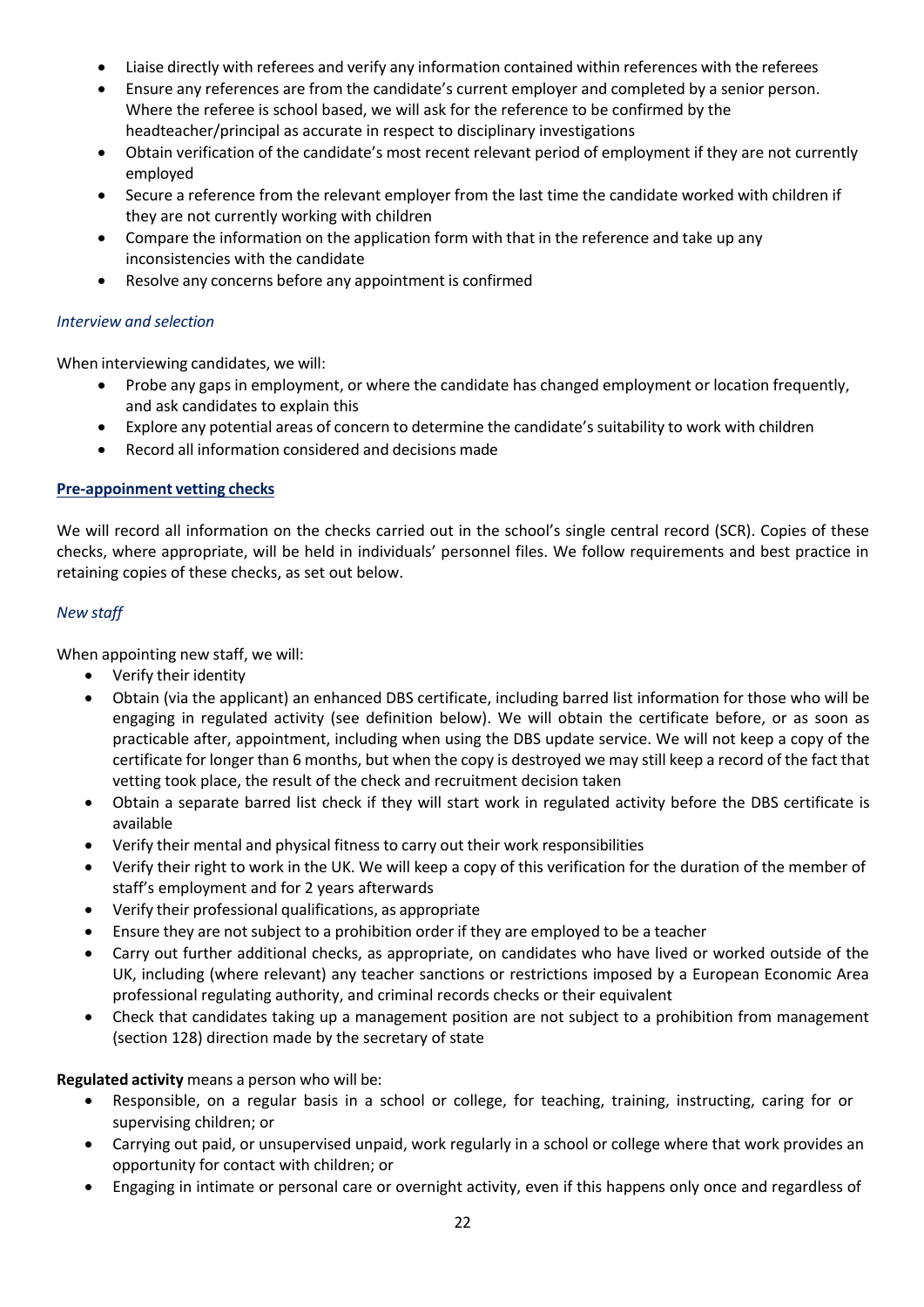# *Existing staff*

In certain circumstances we will carry out all the relevant checks on existing staff as if the individual was a new member of staff. These circumstances are when:

- There are concerns about an existing member of staff's suitability to work with children; or
- An individual moves from a post that is not regulated activity to one that is; or
- There has been a break in service of 12 weeks or more

We will refer to the DBS anyone who has harmed, or poses a risk of harm, to a child or vulnerable adult where:

- We believe the individual has engaged in relevant conduct; or
- We believe the individual has received a caution or conviction for a relevant (automatic barring either with or without the right to make representations) offence, under the Safeguarding Vulnerable Groups Act 2006 (Prescribed Criteria and Miscellaneous Provisions) Regulations 2009; or
- We believe the 'harm test' is satisfied in respect of the individual (i.e. they may harm a child or vulnerable adult or put them at risk of harm); and
- The individual has been removed from working in regulated activity (paid or unpaid) or would have been removed if they had not left

# *Agency and third-party staff*

We will obtain written notification from any agency or third-party organisation that it has carried out the necessary safer recruitment checks that we would otherwise perform. We will also check that the person presenting themselves for work is the same person on whom the checks have been made.

#### *Contractors*

We will ensure that any contractor, or any employee of the contractor, who is to work at the school has had the appropriate level of DBS check (this includes contractors who are provided through a PFI or similar contract). This will be:

- An enhanced DBS check with barred list information for contractors engaging in regulated activity
- An enhanced DBS check, not including barred list information, for all other contractors who are not in regulated activity but whose work provides them with an opportunity for regular contact with children

We will obtain the DBS check for self-employed contractors. We will not keep copies of such checks for longer than 6 months. Contractors who have not had any checks will not be allowed to work unsupervised or engage in regulated activity under any circumstances. We will check the identity of all contractors and their staff on arrival at the school.

# *Trainee/student teachers*

Where applicants for initial teacher training are salaried by us, we will ensure that all necessary checks are carried out. Where trainee teachers are fee-funded, we will obtain written confirmation from the training provider that necessary checks have been carried out and that the trainee has been judged by the providerto be suitable to work with children.

#### *Volunteers*

We will:

- Never leave an unchecked volunteer unsupervised or allow them to work in regulated activity
- Obtain an enhanced DBS check with barred list information for all volunteers who are new to working in regulated activity
- Carry out a risk assessment when deciding whether to seek an enhanced DBS check without barred list information for any volunteers not engaging in regulated activity. We will retain a record of this risk assessment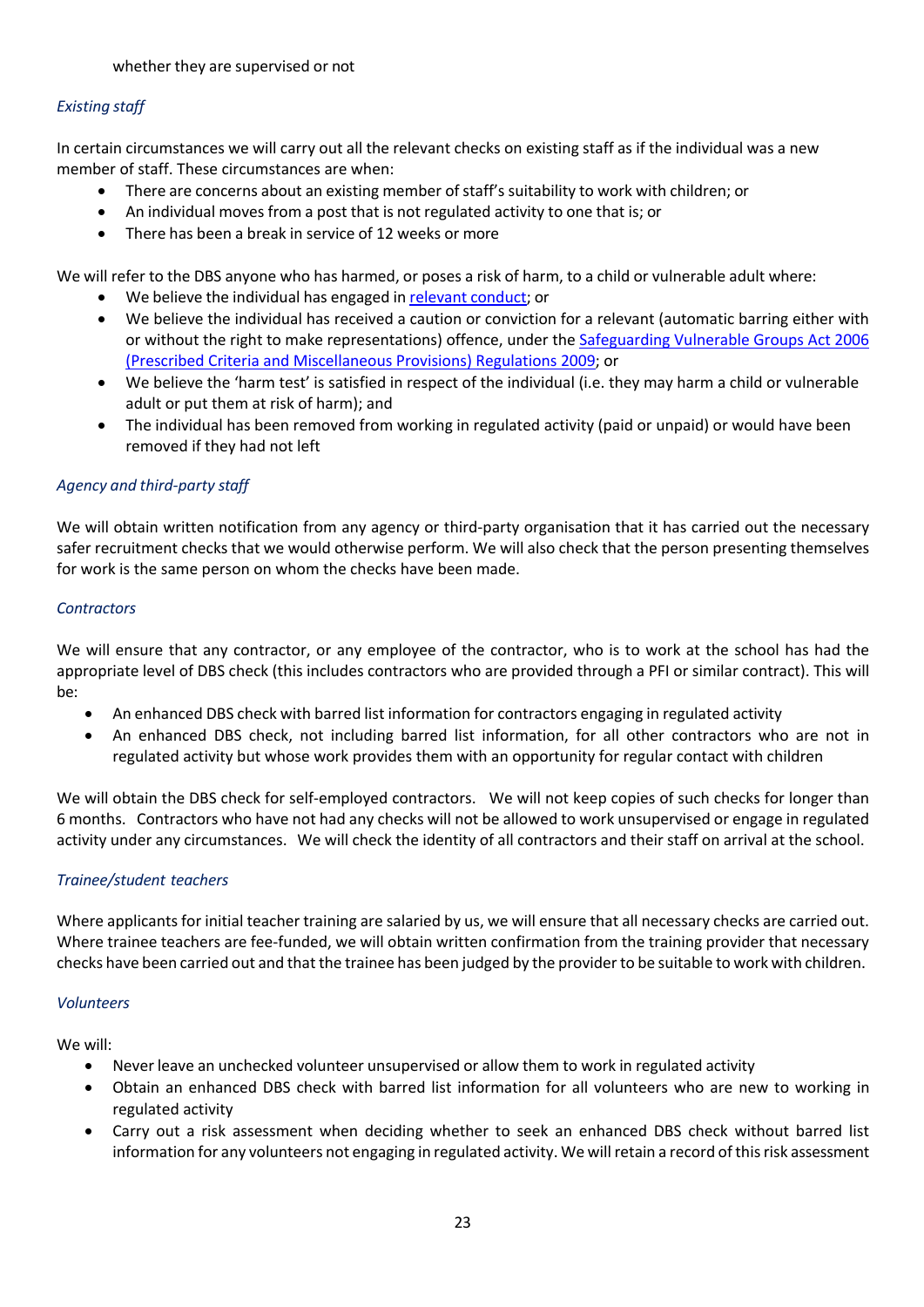#### *Governors and trustees*

All governors and trustees will have an enhanced DBS check without barred list information. They will have an enhanced DBS check with barred list information if working in regulated activity. The chair of the board will have their DBS check countersigned by the secretary of state.

All proprietors, trustees, local governors and members will also have the following checks:

- A section 128 check (to check prohibition on participation in management under section 128 of the Education and Skills Act 2008).
- Identity
- Right to work in the UK
- Other checks deemed necessary if they have lived or worked outside the UK

# *Staff working in alternative provision settings*

Where we place a pupil with an alternative provision provider, we obtain written confirmation from the provider that they have carried out the appropriate safeguarding checks on individuals working there that we would otherwise perform.

#### *Adults who supervise pupils on work experience*

When organising work experience, we will ensure that policies and procedures are in place to protect children from harm.

We will also consider whether it is necessary for barred list checks to be carried out on the individuals who supervise a pupil under 16 on work experience. This will depend on the specific circumstances of the work experience, including the nature of the supervision, the frequency of the activity being supervised, and whether the work is regulated activity.

# *Pupilsstaying with host families*

Where the school makes arrangements for pupils to be provided with care and accommodation by a host family to which they are not related (for example, during a foreign exchange visit), we will request enhanced DBS checks with barred list information on those people.

Where the school is organising such hosting arrangements overseas and host families cannot be checked in the same way, we will work with our partner schools abroad to ensure that similar assurances are undertaken prior to the visit.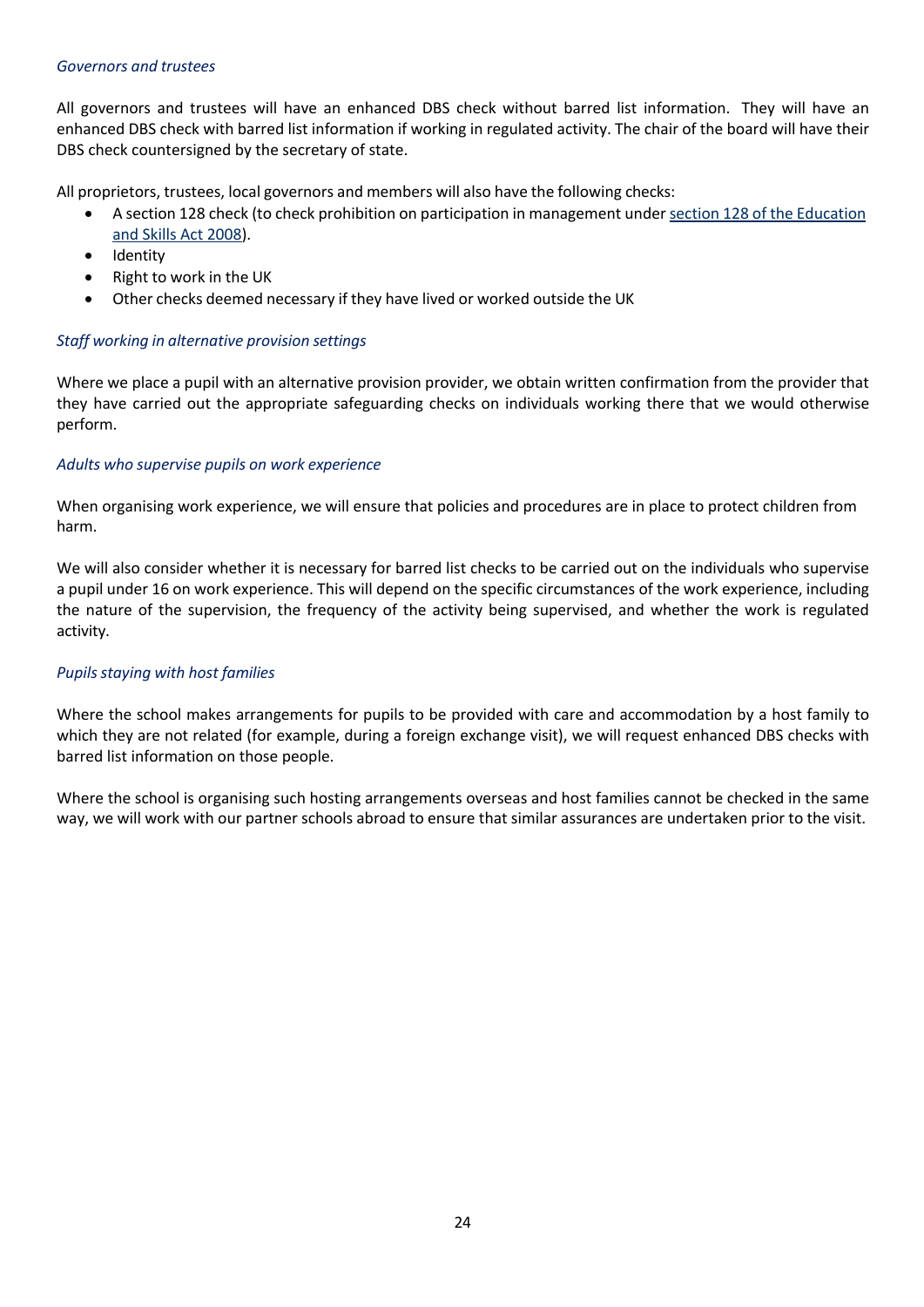# **APPENDIX 3: ALLEGATIONS OF ABUSE MADE AGAINST STAFF**

#### **Section 1: Allegations that may meet the harms threshold**

This section of this policy applies to all cases in which it is alleged that a current member of staff, including a supply teacher, volunteer or contractor, has:

- Behaved in a way that has harmed a child, or may have harmed a child, or
- Possibly committed a criminal offence against or related to a child, or
- Behaved towards a child or children in a way that indicates he or she may pose a risk of harm to children, or
- Behaved or may have behaved in a way that indicates they may not be suitable to work with children = this includes behaviour taking place both inside and outside school

We will deal with any allegation of abuse quickly, in a fair and consistent way that provides effective child protection while also supporting the individual who is the subject of the allegation.

A 'case manager' will lead any investigation. This will be the Principal, or the chair of governors where the Principal is the subject of the allegation. The case manager will be identified at the earliest opportunity. Our procedures for dealing with allegations will be applied with common sense and judgement.

#### *Suspension of the accused until the case is resolved*

Suspension will not be the default position, and will only be considered in cases where there is reason to suspect that a child or other children is/are at risk of harm, or the case is so serious that it might be grounds for dismissal. In such cases, we will only suspend an individual if we have considered all other options available and there is no reasonable alternative.

Based on an assessment of risk, we will consider alternatives such as:

- Redeployment within the school so that the individual does not have direct contact with the child or children concerned
- Providing an assistant to be present when the individual has contact with children
- Redeploying the individual to alternative work in the school so that they do not have unsupervised access to children
- Moving the child or children to classes where they will not come into contact with the individual, making it clear that this is not a punishment and parents have been consulted
- Temporarily redeploying the individual to another role in a different location, for example to an alternative school within the Trust.

If in doubt, the case manager will seek views from the school's personnel adviser and the designated officer at the local authority, as well as the police and children's social care where they have been involved.

#### *Definitionsfor outcomes of allegation investigations*

- **Substantiated:** there is sufficient evidence to prove the allegation
- **Malicious:** there is sufficient evidence to disprove the allegation and there has been a deliberate act to deceive, or to cause harm to the subject of the allegation
- **False:** there is sufficient evidence to disprove the allegation
- **Unsubstantiated:** there is insufficient evidence to either prove or disprove the allegation (this does not imply guilt or innocence)
- **Unfounded**: to reflect cases where there is no evidence or proper basis which supports the allegation being made

#### *Procedure for dealing with allegations*

In the event of an allegation that meets the criteria above, the 'case manager' will take the following steps: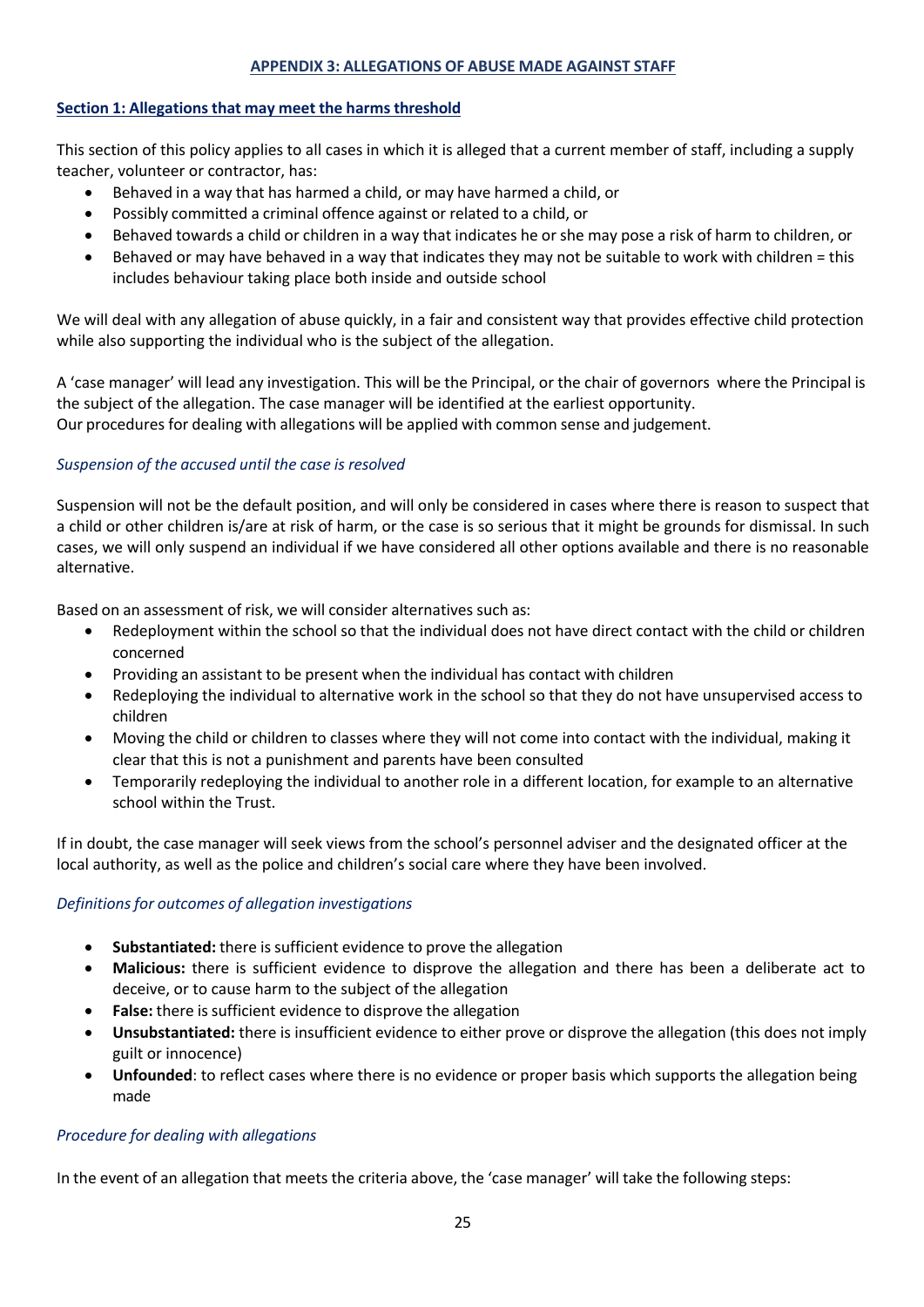- Conduct basic enquiries in line with local procedures to establish the facts to help determine whether there is any foundation to the allegation before carrying on with the steps below
- Discuss the allegation with the designated officer at the local authority. This is to consider the nature, content and context of the allegation and agree a course of action, including whether further enquiries are necessary to enable a decision on how to proceed, and whether it is necessary to involve the police and/or children's social care services. (The case manager may, on occasion, consider it necessary to involve the police *before*  consulting the designated officer – for example, if the accused individual is deemed to be an immediate risk to children or there is evidence of a possible criminal offence. In such cases, the case manager will notify the designated officer as soon as practicably possible after contacting the police)
- Inform the accused individual of the concerns or allegations and likely course of action as soon as possible after speaking to the designated officer (and the police or children's social care services, where necessary). Where the police and/or children's social care services are involved, the case manager will only share such information with the individual as has been agreed with those agencies
- Where appropriate (in the circumstances described above), carefully consider whether suspension of the individual from contact with children at the school is justified or whether alternative arrangements such as those outlined above can be put in place. Advice will be sought from the designated officer, police and/or children's social care services, as appropriate
- Where the case manager is concerned about the welfare of other children in the community or the individual's family, they will discuss these concerns with the DSL and make a risk assessment of the situation. If necessary, the DSL may make a referral to children's social care
- **If immediate suspension is considered necessary**, agree and record the rationale for this with the designated officer. The record will include information about the alternatives to suspension that have been considered, and why they were rejected. Written confirmation of the suspension will be provided to the individual facing the allegation or concern within 1 working day, and the individual will be given a named contact at the school and their contact details
- **If it is decided that no further action isto be taken** in regard to the subject of the allegation or concern, record this decision and the justification for it and agree with the designated officer what information should be put in writing to the individual and by whom, as well as what action should follow both in respect of the individual and those who made the initial allegation
- **If it is decided that further action is needed**, take steps as agreed with the designated officer to initiate the appropriate action in school and/or liaise with the police and/or children's social care services as appropriate
- Provide effective support for the individual facing the allegation or concern, including appointing a named representative to keep them informed of the progress of the case and considering what other support is appropriate. Staff are able to seek support from their Union. Staff also have access to Perk Box which provides a free counselling service.
- Inform the parents or carers of the child/children involved about the allegation as soon as possible if they do not already know (following agreement with children's social care services and/or the police, if applicable). The case manager will also inform the parents or carers of the requirement to maintain confidentiality about any allegations made against teachers (where this applies) while investigations are ongoing. Any parent or carer who wishes to have the confidentiality restrictions removed in respect of a teacher will be advised to seek legal advice
- Keep the parents or carers of the child/children involved informed of the progress of the case (only in relation to their child – no information will be shared regarding the staff member)
- Make a referral to the DBS where it is thought that the individual facing the allegation or concern has engaged in conduct that harmed or is likely to harm a child, or if the individual otherwise poses a risk of harm to a child

If the school is made aware that the secretary of state has made an interim prohibition order in respect of an individual, we will immediately suspend that individual from teaching, pending the findings of the investigation by the Teaching Regulation Agency.

Where the police are involved, wherever possible the academy will ask the police at the start of the investigation to obtain consent from the individuals involved to share their statements and evidence for use in the academy's disciplinary process, should this be required at a later point.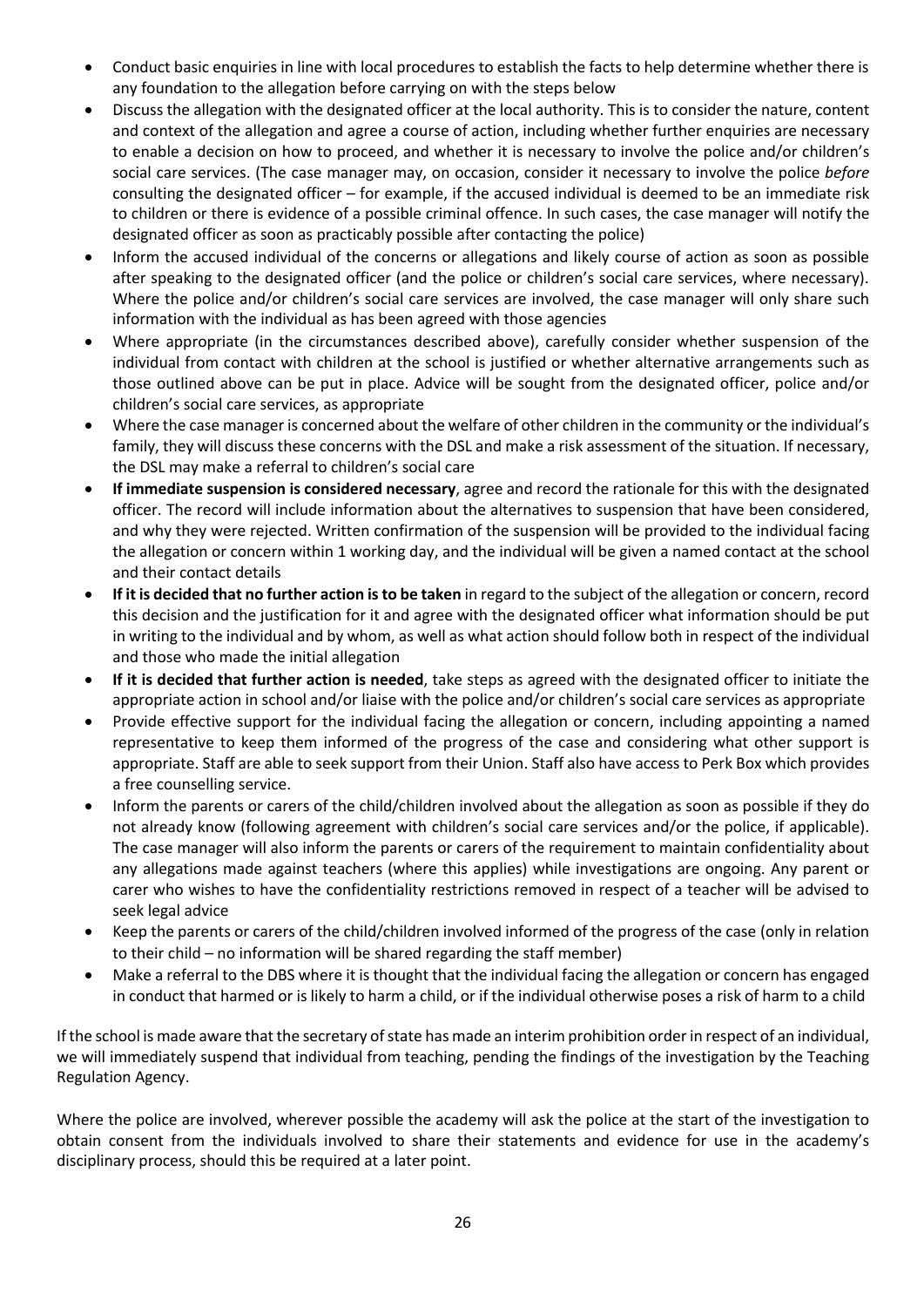# *Additional considerationsforsupply teachers and al contracted staff*

If there are concerns or an allegation is made against someone not directly employed by the school, such as a supply teacher or contracted staff member, we will take the actions below in addition to our standard procedures.

- We will not decide to stop using an individual due to safeguarding concerns without finding out the facts and liaising with our local authority designated officer to determine a suitable outcome
- The governing board will discuss with the agency whether it is appropriate to suspend the individual, or redeploy them to another part of the school, while the academy carries out the investigation
- We will involve the agency fully, but the academy will take the lead in collecting the necessary information and providing it to the local authority designated officer as required
- We will address issues such as information sharing, to ensure any previous concerns or allegations known to the agency are taken into account (we will do this, for example, as part of the allegations management meeting or by liaising directly with the agency where necessary)

When using an agency, we will inform them of our process for managing allegations, and keep them updated about our policies as necessary, and will invite the agency's HR manager or equivalent to meetings as appropriate.

# *Timescales*

We will deal with all allegations as quickly and effectively as possible and will endeavour to comply with the following timescales, where reasonably practicable:

- Any cases where it is clear immediately that the allegation is unsubstantiated or malicious should be resolved within 1 week
- If the nature of an allegation does not require formal disciplinary action, appropriate action should be taken within 3 working days
- If a disciplinary hearing is required and can be held without further investigation, this should be held within 15 working days

However, these are objectives only and where they are not met, we will endeavour to take the required action as soon as possible thereafter.

# *Specific actions*

# **Action following a criminal investigation or prosecution**

The case manager will discuss with the local authority's designated officer whether any further action, including disciplinary action, is appropriate and, if so, how to proceed, taking into account information provided by the police and/or children's social care services.

# **Conclusion of a case where the allegation is substantiated**

If the allegation is substantiated and the individual is dismissed or the academy ceases to use their services, or the individual resigns or otherwise ceases to provide their services, the academy will make a referral to the DBS for consideration of whether inclusion on the barred lists is required.

If the individual concerned is a member of teaching staff, the academy will consider whether to refer the matter to the Teaching Regulation Agency to consider prohibiting the individual from teaching.

If the individual concerned is a member of teaching staff, the case manager and personnel adviser will discuss with the designated officer whether to refer the matter to the Teaching Regulation Agency to consider prohibiting the individual from teaching.

# **Individualsreturning to work after suspension**

If it is decided on the conclusion of a case that an individual who has been suspended can return to work, the case manager will consider how best to facilitate this.

The case manager will also consider how best to manage the individual's contact with the child or children who made the allegation, if they are still attending the school.

# **Unsubstantiated, unfounded, false or malicious allegations**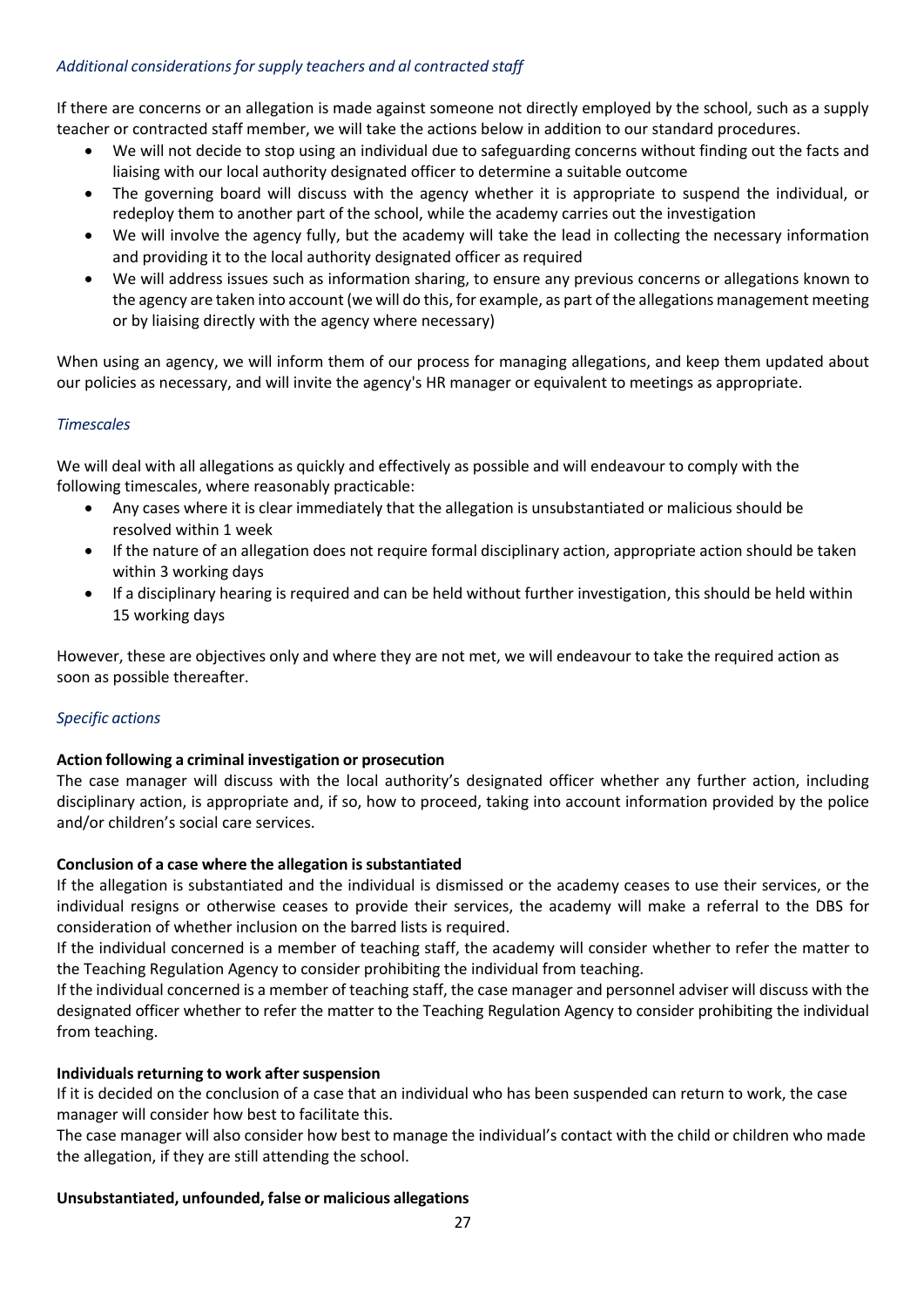If a report is:

- Determined to be unsubstantiated, unfounded, false or malicious, the DSL will consider the appropriate next steps. If they consider that the child and/or person who made the allegation isin need of help, orthe allegation may have been a cry for help, a referral to children's social care may be appropriate
- Shown to be deliberately invented, or malicious, the academy will consider whether any disciplinary action is appropriate against the individual(s) who made it

# *Confidentiality and information sharing*

The school will make every effort to maintain confidentiality and guard against unwanted publicity while an allegation is being investigated or considered.

The case manager will take advice from the local authority's designated officer, police and children's social care services, as appropriate, to agree:

- Who needs to know about the allegation and what information can be shared
- How to manage speculation, leaks and gossip, including how to make parents or carers of a child/children involved aware of their obligations with respect to confidentiality
- What, if any, information can be reasonably given to the wider community to reduce speculation
- How to manage press interest if, and when, it arises

#### *Record-keeping*

The case manager will maintain clear records about any case where the allegation or concern meets the criteria above and store them on the individual's confidential personnel file for the duration of the case.

The records of any allegation that, following an investigation, is found to be malicious or false will be deleted from the individual's personnel file (unless the individual consents for the records to be retained on the file).

For all other allegations (which are not found to be malicious or false), the following information will be kept on the file of the individual concerned:

- A clear and comprehensive summary of the allegation
- Details of how the allegation was followed up and resolved
- Notes of any action taken, decisions reached and the outcome
- A declaration on whether the information will be referred to in any future reference

In these cases, the school will provide a copy to the individual, in agreement with children's social care or the police as appropriate.

Where records contain information about allegations of sexual abuse, we will preserve these for the Independent Inquiry into Child Sexual Abuse (IICSA), for the term of the inquiry. We will retain all other records at least until the individual has reached normal pension age, or for 10 years from the date of the allegation if that is longer.

#### *References*

When providing employer references, we will:

- Not refer to any allegation that has been found to be false, unfounded, unsubstantiated or malicious, or any repeated allegations which have all been found to be false, unfounded, unsubstantiated or malicious
- Include substantiated allegations, provided that the information is factual and does not include opinions

#### *Learning lessons*

After any cases where the allegations are *substantiated*, the case manager will review the circumstances of the case with the local authority's designated officer to determine whether there are any improvements that we can make to the school's procedures or practice to help prevent similar events in the future.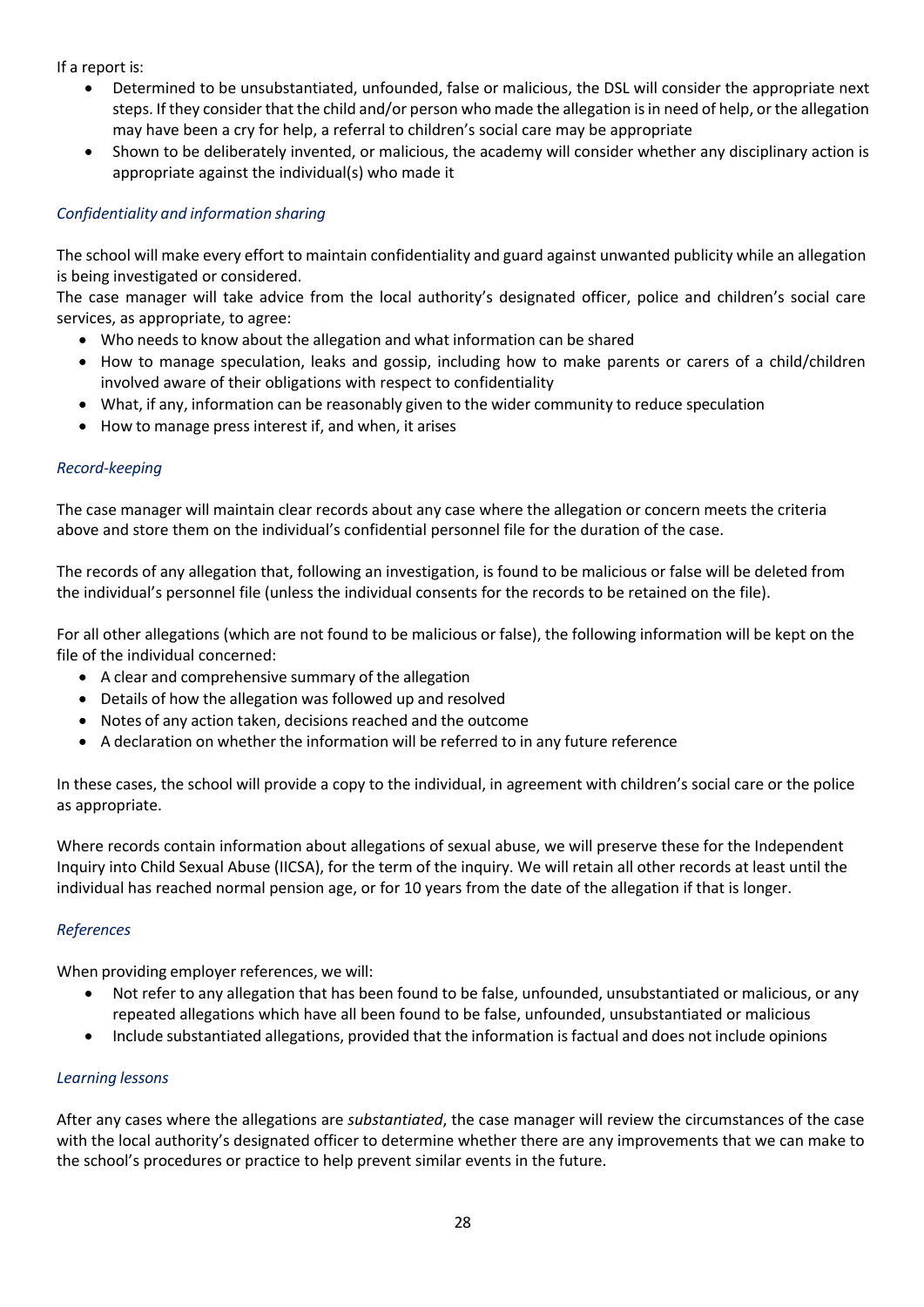This will include consideration of (as applicable):

- Issues arising from the decision to suspend the member of staff
- The duration of the suspension
- Whether or not the suspension was justified
- The use of suspension when the individual is subsequently reinstated. We will consider how future investigations of a similar nature could be carried out without suspending the individual

For all other cases, the case manager will consider the facts and determine whether any improvements can be made.

#### *Non-recent allegations*

Abuse can be reported, no matter how long ago it happened.

We will report any non-recent allegations made by a child to the LADO in line with our local authority's procedures for dealing with non-recent allegations.

Where an adult makes an allegation to the school that they were abused as a child, we will advise the individual to report the allegation to the police.

# **Section 2: concerns that do not meet the harm threshold**

This section applies to all concerns (including allegations) about members of staff, including supply teachers, volunteers and contractors, which do not meet the harm threshold set out in section 1 above.

Concerns may arise through, for example:

- Suspicion
- Complaint
- Disclosure made by a child, parent or other adult within or outside the school
- Pre-employment vetting checks

We recognise the importance of responding to and dealing with any concerns in a timely manner to safeguard the welfare of children.

# *Definition of low-level concerns*

The term 'low-level' concern is any concern – no matter how small – that an adult working in or on behalf of the school may have acted in a way that:

- Isinconsistent with the staff code of conduct, including inappropriate conduct outside of work, **and**
- Does not meet the allegations threshold or is otherwise not considered serious enough to consider a referral to the designated officer at the local authority

Examples of such behaviour could include, but are not limited to:

- Being overly friendly with children
- Having favourites
- Taking photographs of children on their mobile phone
- Engaging with a child on a one-to-one basis in a secluded area or behind a closed door
- Using inappropriate sexualised, intimidating or offensive language

#### *Sharing low-level concerns*

We recognise the importance of creating a culture of openness, trust and transparency to encourage all staff to share low-level concerns so that they can be addressed appropriately.

We will create this culture by: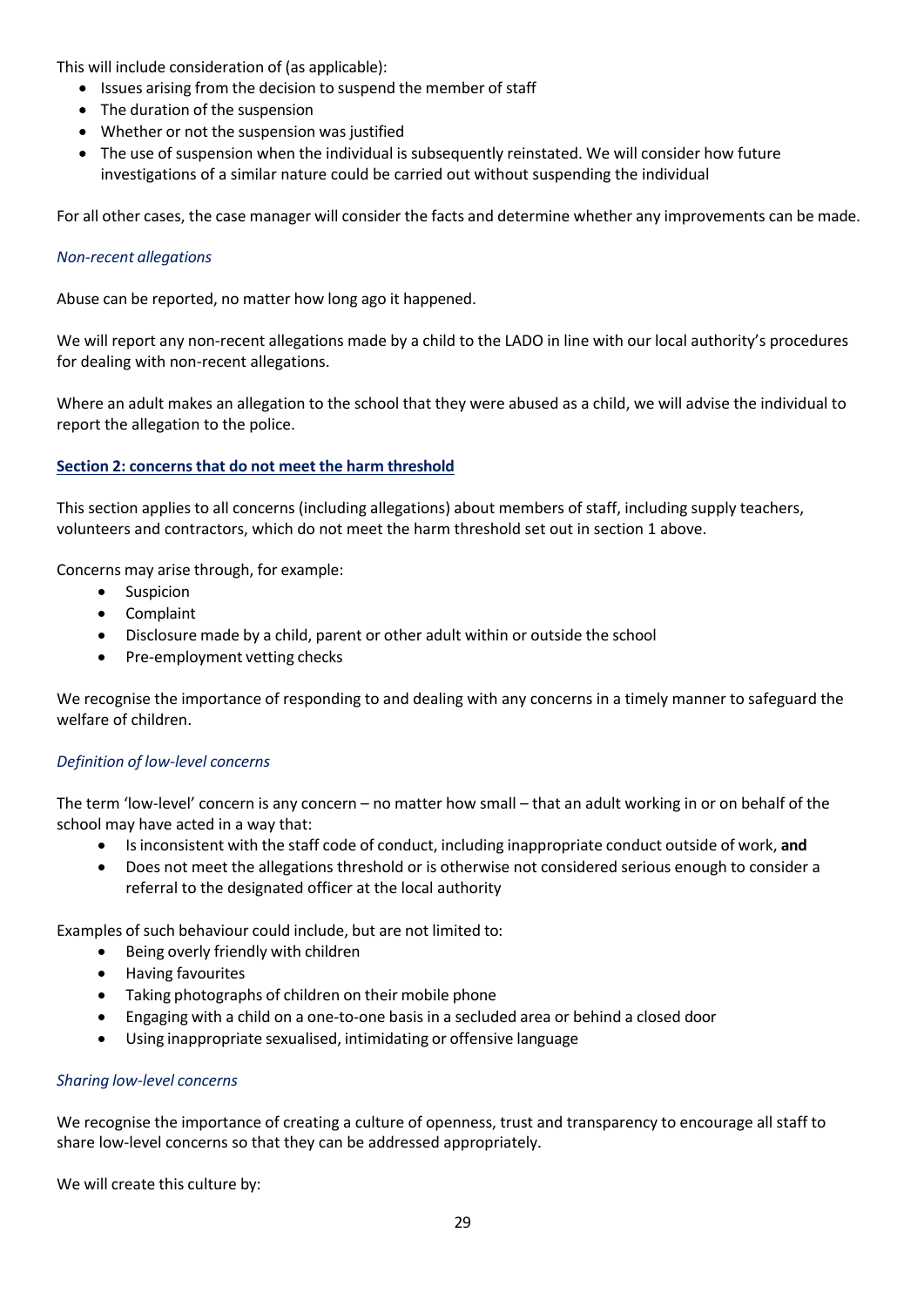- Ensuring staff are clear about what appropriate behaviour is, and are confident in distinguishing expected and appropriate behaviour from concerning, problematic or inappropriate behaviour, in themselves and others
- Empowering staff to share any low-level concerns as per section 7.7 of this policy
- Empowering staff to self-refer
- Addressing unprofessional behaviour and supporting the individual to correct it at an early stage
- Providing a responsive, sensitive and proportionate handling of such concerns when they are raised
- Helping to identify any weaknessin the school's safeguarding system

#### *Responding to low-level concerns*

If the concern is raised via a third party, the headteacher will collect evidence where necessary by speaking:

- Directly to the person who raised the concern, unless it has been raised anonymously
- To the individual involved and any witnesses

The headteacher will use the information collected to categorise the type of behaviour and determine any further action, in line with the academy's staff code of conduct.

#### *Record keeping*

All low-level concerns will be recorded in writing. In addition to details of the concern raised, records will include the context in which the concern arose, any action taken and the rationale for decisions and action taken.

Records will be:

- Kept confidential, held securely and comply with the DPA 2018 and UK GDPR
- Reviewed so that potential patterns of concerning, problematic or inappropriate behaviour can be identified. Where a pattern of such behaviour is identified, we will decide on a course of action, either through our disciplinary procedures or, where a pattern of behaviour moves from a concern to meeting the harms threshold as described in section 1 of this appendix, we will refer it to the designated officer at the local authority
- Retained at least until the individual leaves employment at the school

Where a low-level concern relates to a supply teacher or contractor, we will notify the individual's employer, so any potential patterns of inappropriate behaviour can be identified.

#### *References*

We will not include low-level concerns in references unless:

- The concern (or group of concerns) has met the threshold for referral to the designated officer at the local authority and is found to be substantiated; and/or
- The concern (or group of concerns) relates to issues which would ordinarily be included in a reference, such as misconduct or poor performance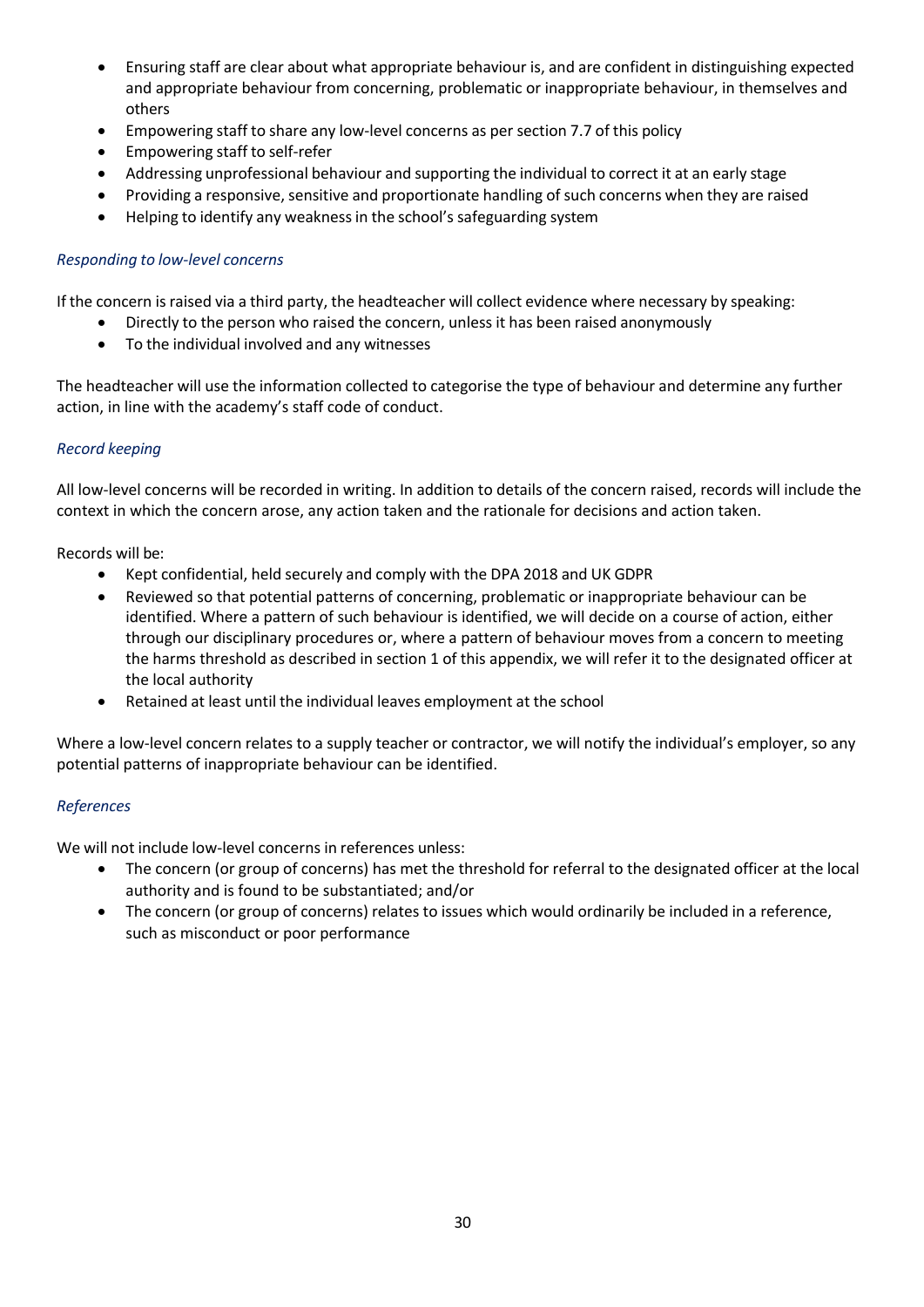# **Children missing from education**

A child going missing from education, particularly repeatedly, can be a warning sign of a range of safeguarding issues. This might include abuse or neglect, such as sexual abuse or exploitation or child criminal exploitation, or issues such as mental health problems, substance abuse, radicalisation, FGM or forced marriage.

There are many circumstances where a child may become missing from education, but some children are particularly at risk. These include children who:

- Are at risk of harm or neglect
- Are at risk of forced marriage or FGM
- Come from Gypsy, Roma, or Traveller families
- Come from the families of service personnel
- Go missing or run away from home or care
- Are supervised by the youth justice system
- Cease to attend a school
- Come from new migrant families

We will follow our procedures for unauthorised absence and for dealing with children who go missing from education, particularly on repeat occasions, to help identify the risk of abuse and neglect, including sexual exploitation, and to help prevent the risks of going missing in future. This includes informing the local authority if a child leaves the school without a new school being named, and adhering to requirements with respect to sharing information with the local authority, when applicable, when removing a child's name from the admission register at non-standard transition points.

Staff will be trained in signs to look out for and the individual triggers to be aware of when considering the risks of potential safeguarding concerns which may be related to being missing, such as travelling to conflict zones, FGM and forced marriage.

If a staff member suspects that a child is suffering from harm or neglect, we will follow local child protection procedures, including with respect to making reasonable enquiries. We will make an immediate referral to the local authority children's social care team, and the police, if the child is suffering or likely to suffer from harm, or in immediate danger.

#### **Child criminal exploitation**

Child criminal exploitation (CCE) is a form of abuse where an individual or group takes advantage of an imbalance of power to coerce, control, manipulate or deceive a child into criminal activity, in exchange for something the victim needs or wants, and/or for the financial or other advantage of the perpetrator or facilitator, and/or through violence or the threat of violence.

The abuse can be perpetrated by males or females, and children or adults. It can be a one-off occurrence or a series of incidents over time, and range from opportunistic to complex organised abuse.

The victim can be exploited even when the activity appears to be consensual. It does not always involve physical contact and can happen online. For example, young people may be forced to work in cannabis factories, coerced into moving drugs or money across the country (county lines), forced to shoplift or pickpocket, or to threaten other young people.

Indicators of CCE can include a child:

- Appearing with unexplained gifts or new possessions
- Associating with other young people involved in exploitation
- Suffering from changes in emotional wellbeing
- Misusing drugs and alcohol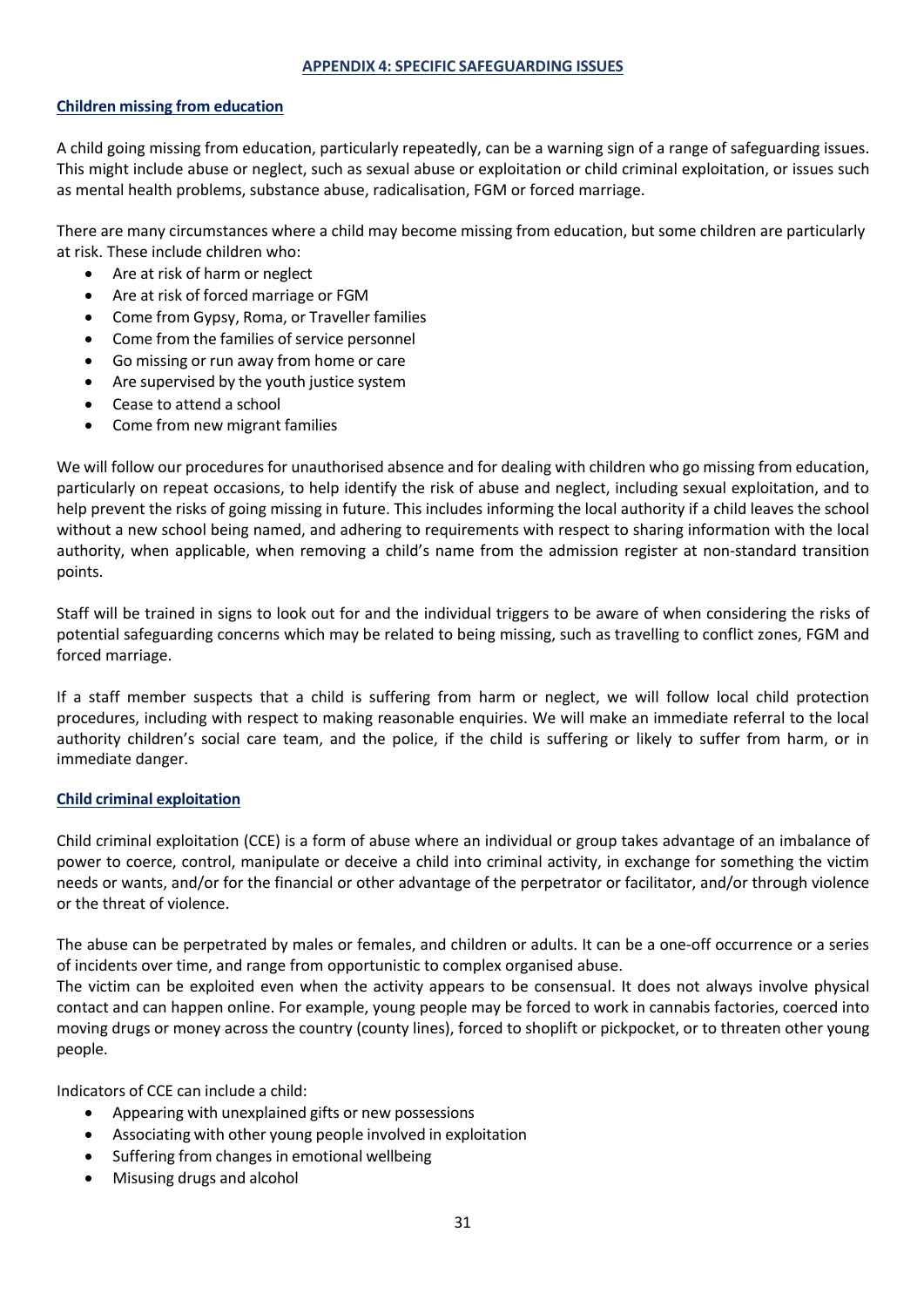- Going missing for periods of time or regularly coming home late
- Regularly missing school or education
- Not taking part in education

If a member of staff suspects CCE, they will discuss this with the DSL. The DSL will trigger the local safeguarding procedures, including a referral to the local authority's children's social care team and the police, if appropriate.

#### **Child sexual exploitation**

Child sexual exploitation (CSE) is a form of child sexual abuse where an individual or group takes advantage of an imbalance of power to coerce, manipulate or deceive a child into sexual activity, in exchange for something the victim needs or wants and/or for the financial advantage or increased status of the perpetrator or facilitator. It may, or may not, be accompanied by violence or threats of violence.

The abuse can be perpetrated by males or females, and children or adults. It can be a one-off occurrence or a series of incidents over time, and range from opportunistic to complex organised abuse.

The victim can be exploited even when the activity appears to be consensual. Children or young people who are being sexually exploited may not understand that they are being abused. They often trust their abuser and may be tricked into believing they are in a loving, consensual relationship.

CSE can include both physical contact (penetrative and non-penetrative acts) and non-contact sexual activity. It can also happen online. For example, young people may be persuaded or forced to share sexually explicit images of themselves, have sexual conversations by text, or take part in sexual activities using a webcam. CSE may also occur without the victim's immediate knowledge, for example through others copying videos or images.

In addition to the CCE indicators above, indicators of CSE can include a child:

- Having an older boyfriend or girlfriend
- Suffering from sexually transmitted infections or becoming pregnant

If a member of staff suspects CSE, they will discuss this with the DSL. The DSL will trigger the local safeguarding procedures, including a referral to the local authority's children's social care team and the police, if appropriate.

#### **Domestic abuse**

Children can witness and be adversely affected by domestic abuse and/or violence at home where it occurs between family members. In some cases, a child may blame themselves for the abuse or may have had to leave the family home as a result.

Types of domestic abuse include intimate partner violence, abuse by family members, teenage relationship abuse and child/adolescent to parent violence and abuse. Anyone can be a victim of domestic abuse, regardless of gender, age, ethnicity, socioeconomic status, sexuality or background, and domestic abuse can take place inside or outside of the home.

Older children may also experience domestic abuse and/or violence in their own personal relationships. Exposure to domestic abuse and/or violence can have a serious, long-lasting emotional and psychological impact on children.

If police are called to an incident of domestic abuse and any children in the household have experienced the incident, the police will inform the key adult in school (usually the DSL) before the child or children arrive atschool the following day. The DSL will provide support according to the child's needs and update records about their circumstances.

#### **Homelessness**

Being homeless or being at risk of becoming homeless presents a real risk to a child's welfare.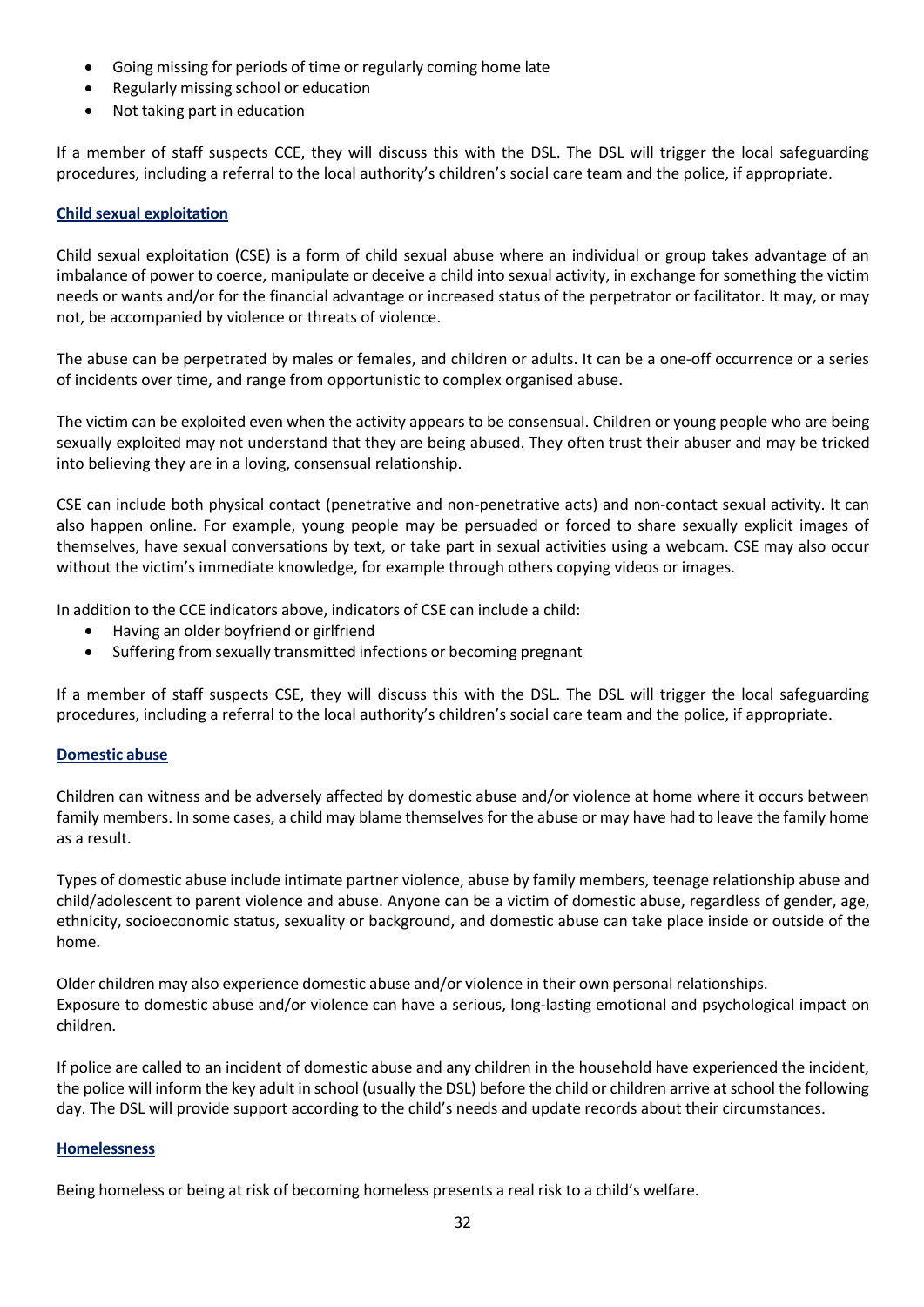The DSL, Deputy DSL and Child Protection Officer will be aware of contact details and referral routes in to the local housing authority so they can raise/progress concerns at the earliest opportunity (where appropriate and in accordance with local procedures).

Where a child has been harmed or is at risk of harm, the DSL will also make a referral to children's social care.

# **So-called 'honour-based' abuse (including FGM and forced marriage)**

So-called 'honour-based' abuse (HBA) encompasses incidents or crimes committed to protect or defend the honour of the family and/or community, including FGM, forced marriage, and practices such as breast ironing. Abuse committed in this context often involves a wider network of family or community pressure and can include multiple perpetrators.

All forms of HBA are abuse and will be handled and escalated as such. All staff will be alert to the possibility of a child being at risk of HBA or already having suffered it. If staff have a concern, they will speak to the DSL, who will activate local safeguarding procedures.

#### *FGM*

The DSL will make sure that staff have access to appropriate training to equip them to be alert to children affected by FGM or at risk of FGM.

Section 7.3 of this policy sets out the procedures to be followed if a staff member discovers that an act of FGM appears to have been carried out or suspects that a pupil is at risk of FGM.

Indicators that FGM has already occurred include:

- A pupil confiding in a professional that FGM has taken place
- A mother/family member disclosing that FGM has been carried out
- A family/pupil already being known to social services in relation to other safeguarding issues
- A girl:
	- o Having difficulty walking, sitting or standing, or looking uncomfortable
	- $\circ$  Finding it hard to sit still for long periods of time (where this was not a problem previously)
	- $\circ$  Spending longer than normal in the bathroom or toilet due to difficulties urinating
	- o Having frequent urinary, menstrual or stomach problems
	- o Avoiding physical exercise or missing PE
	- o Being repeatedly absent from school, or absent for a prolonged period
	- $\circ$  Demonstrating increased emotional and psychological needs for example, withdrawal or depression, or significant change in behaviour
	- o Being reluctant to undergo any medical examinations
	- o Asking for help, but not being explicit about the problem
	- o Talking about pain or discomfort between her legs

Potential signs that a pupil may be at risk of FGM include:

- The girl's family having a history of practising FGM (this is the biggest risk factor to consider)
- FGM being known to be practised in the girl's community or country of origin
- A parent or family member expressing concern that FGM may be carried out
- A family not engaging with professionals (health, education or other) or already being known to social care in relation to other safeguarding issues
- A girl:
	- Having a mother, older sibling or cousin who has undergone FGM
	- Having limited level of integration within UK society
	- Confiding to a professional that she is to have a "special procedure" or to attend a special occasion to "become a woman"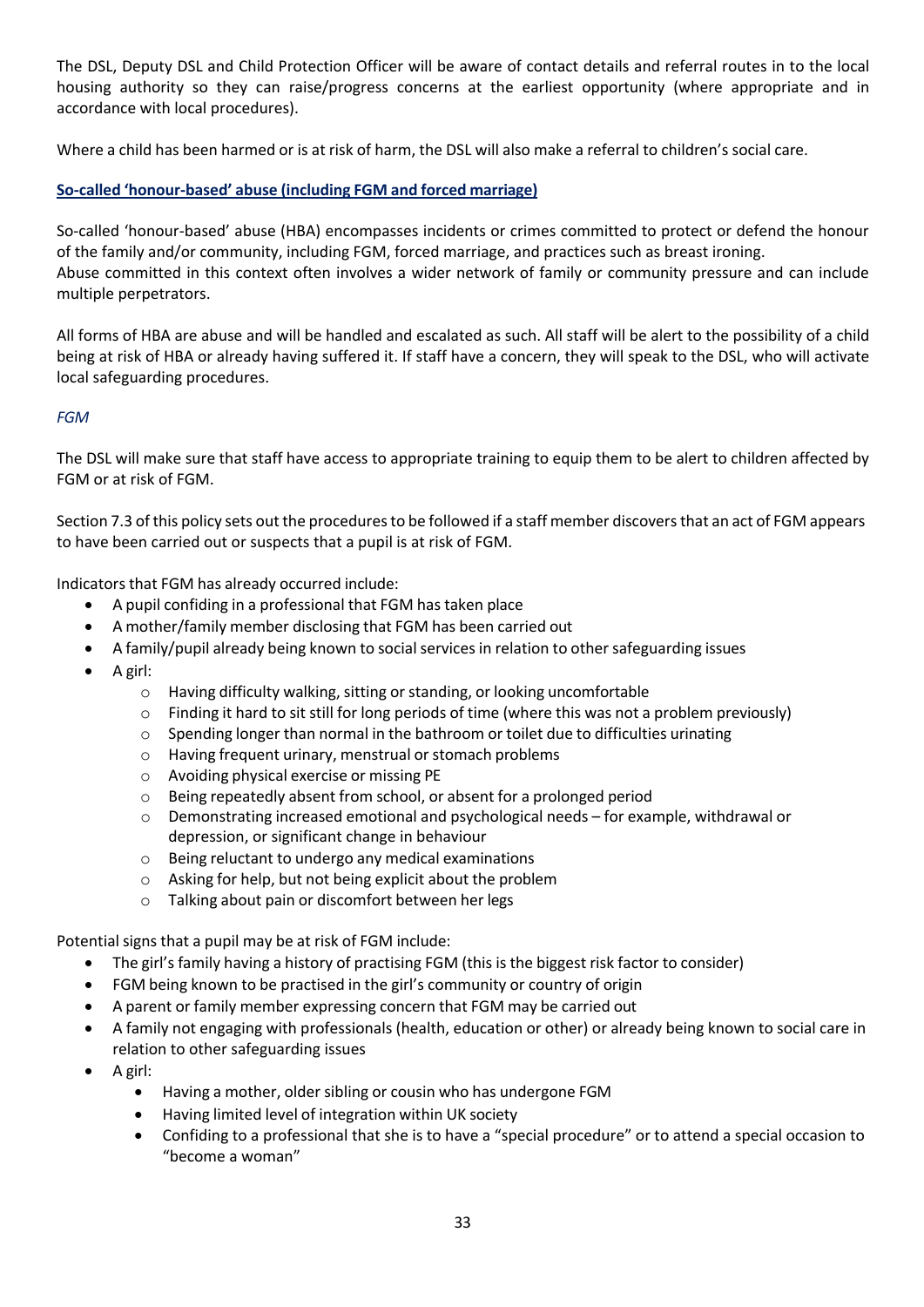- Talking about a long holiday to her country of origin or another country where the practice is prevalent, or parents stating that they or a relative will take the girl out of the country for a prolonged period
- Requesting help from a teacher or another adult because she is aware or suspects that she is at immediate risk of FGM
- Talking about FGM in conversation for example, a girl may tell other children about it (although it is important to take into account the context of the discussion)
- Being unexpectedly absent from school

Having sections missing from her 'red book' (child health record) and/or attending a travel clinic or equivalent for vaccinations/anti-malarial medication

The above indicators and risk factors are not intended to be exhaustive.

# *Forced marriage*

Forcing a person into marriage is a crime. A forced marriage is one entered into without the full and free consent of one or both parties and where violence, threats, or any other form of coercion is used to cause a person to enter into a marriage. Threats can be physical or emotional and psychological.

Staff will receive training around forced marriage and the presenting symptoms. We are aware of the 'one chance' rule, i.e. we may only have one chance to speak to the potential victim and only one chance to save them. If a member of staff suspects that a pupil is being forced into marriage, they will speak to the pupil about their concerns in a secure and private place. They will then report this to the DSL.

The DSL will:

- Speak to the pupil about the concerns in a secure and private place
- Activate the local safeguarding procedures and refer the case to the local authority's designated officer
- Seek advice from the Forced Marriage Unit on 020 7008 0151 or fmu@fco.gov.uk
- Refer the pupil to an education welfare officer, pastoral tutor, learning mentor, or school counsellor, as appropriate
- travel clinic or equivalent for vaccinations/anti-malarial medication

#### **Preventing radicalisation**

**Radicalisation** refersto the process by which a person comesto support terrorism and extremist ideologies associated with terrorist groups

**Extremism** is vocal or active opposition to fundamental British values, such as democracy, the rule of law, individual liberty, and mutual respect and tolerance of different faiths and beliefs. This also includes calling for the death of members of the armed forces

#### **Terrorism** is an action that:

- o Endangers or causes serious violence to a person/people;
- $\circ$  Causes serious damage to property; or
- o Seriously interferes or disrupts an electronic system

The use or threat of terrorism must be designed to influence the government or to intimidate the public and is made for the purpose of advancing a political, religious or ideological cause.

Schools have a duty to prevent children from being drawn into terrorism. The DSL will undertake Prevent awareness training and make sure that staff have access to appropriate training to equip them to identify children at risk. We will assess the risk of children in our school being drawn into terrorism. This assessment will be based on an understanding of the potential risk in our local area, in collaboration with our local safeguarding partners and local police force.

We will ensure that suitable internet filtering is in place, and equip our pupils to stay safe online at school and at home.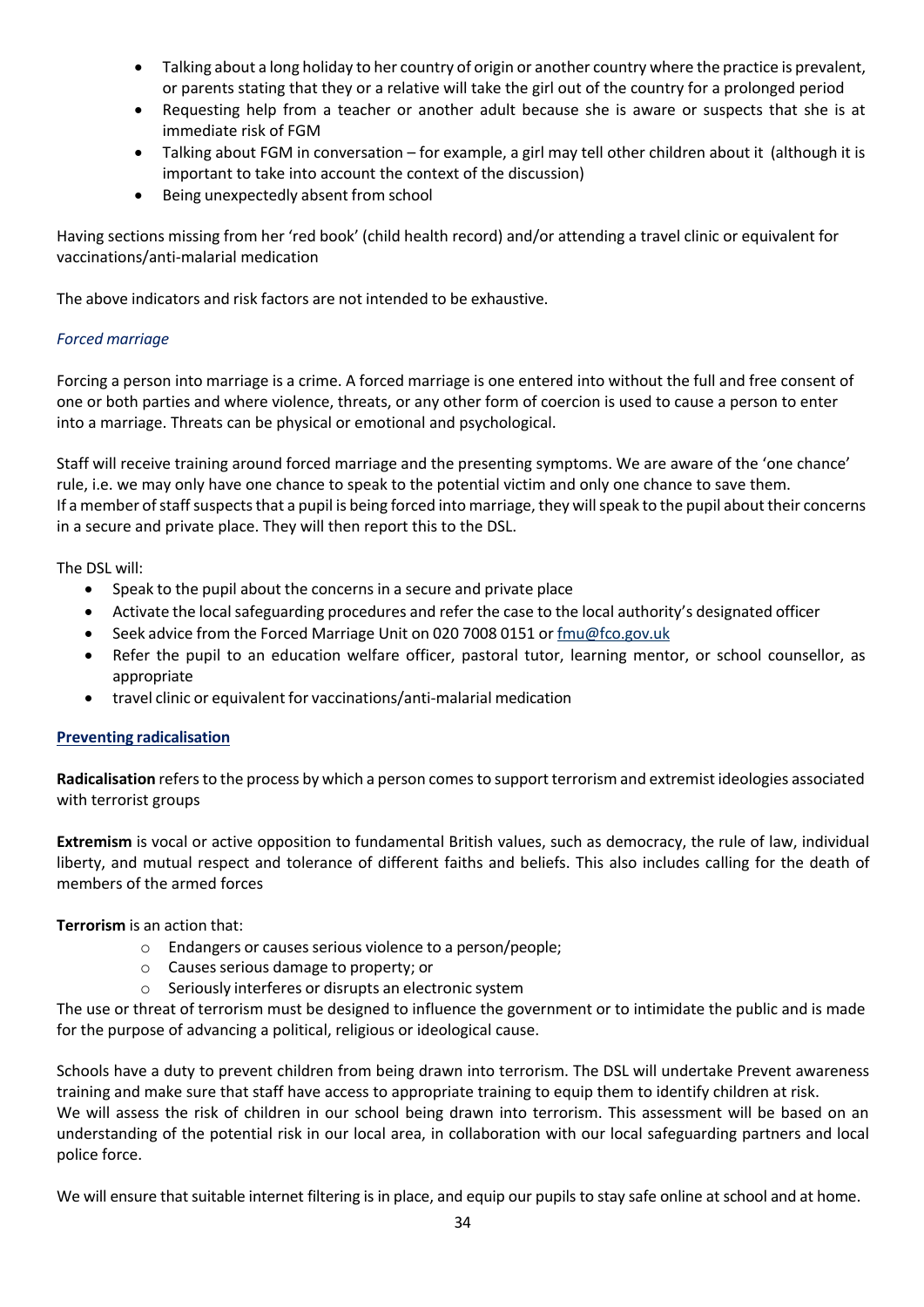There is no single way of identifying an individual who islikely to be susceptible to an extremist ideology. Radicalisation can occur quickly or over a long period.

Staff will be alert to changes in pupils' behaviour.

The government website Educate Against Hate and charity NSPCC say that signs that a pupil is being radicalised can include:

- Refusal to engage with, or becoming abusive to, peers who are different from themselves
- Becoming susceptible to conspiracy theories and feelings of persecution
- Changes in friendship groups and appearance
- Rejecting activities they used to enjoy
- Converting to a new religion
- Isolating themselves from family and friends
- Talking as if from a scripted speech
- An unwillingness or inability to discuss their views
- A sudden disrespectful attitude towards others
- Increased levels of anger
- Increased secretiveness, especially around internet use
- Expressions of sympathy for extremist ideologies and groups, or justification of their actions
- Accessing extremist material online, including on Facebook or Twitter
- Possessing extremist literature
- Being in contact with extremist recruiters and joining, or seeking to join, extremist organisations

Children who are at risk of radicalisation may have low self-esteem, or be victims of bullying or discrimination. It is important to note that these signs can also be part of normal teenage behaviour – staff should have confidence in their instincts and seek advice if something feels wrong.

If staff are concerned about a pupil, they will follow our procedures set out in section 7.5 of this policy, including discussing their concerns with the DSL.

Staff should **always** take action if they are worried.

# **Peer-on-peer abuse**

Peer-on-peer abuse is when children abuse other children. This type of abuse can take place inside and outside of school and online.

Peer-on-peer abuse is most likely to include, but may not be limited to:

- Bullying (including cyber-bullying, prejudice-based and discriminatory bullying)
- Abuse in intimate personal relationships between peers
- Physical abuse such as hitting, kicking, shaking, biting, hair pulling, or otherwise causing physical harm (this may include an online element which facilitates, threatens and/or encourages physical abuse)
- Sexual violence, such as rape, assault by penetration and sexual assault (this may include an online element which facilitates, threatens and/or encourages sexual violence)
- Sexual harassment, such as sexual comments, remarks, jokes and online sexual harassment, which may be standalone or part of a broader pattern of abuse
- Causing someone to engage in sexual activity without consent, such as forcing someone to strip, touch themselves sexually, or to engage in sexual activity with a third party
- Consensual and non-consensual sharing of nudes and semi nudes images and/or videos (also known as sexting or youth produced sexual imagery)
- Up-skirting, which typically involves taking a picture under a person's clothing without their permission, with the intention of viewing their genitals or buttocks to obtain sexual gratification, or cause the victim humiliation, distress or alarm
- Initiation/hazing type violence and rituals (this could include activities involving harassment, abuse or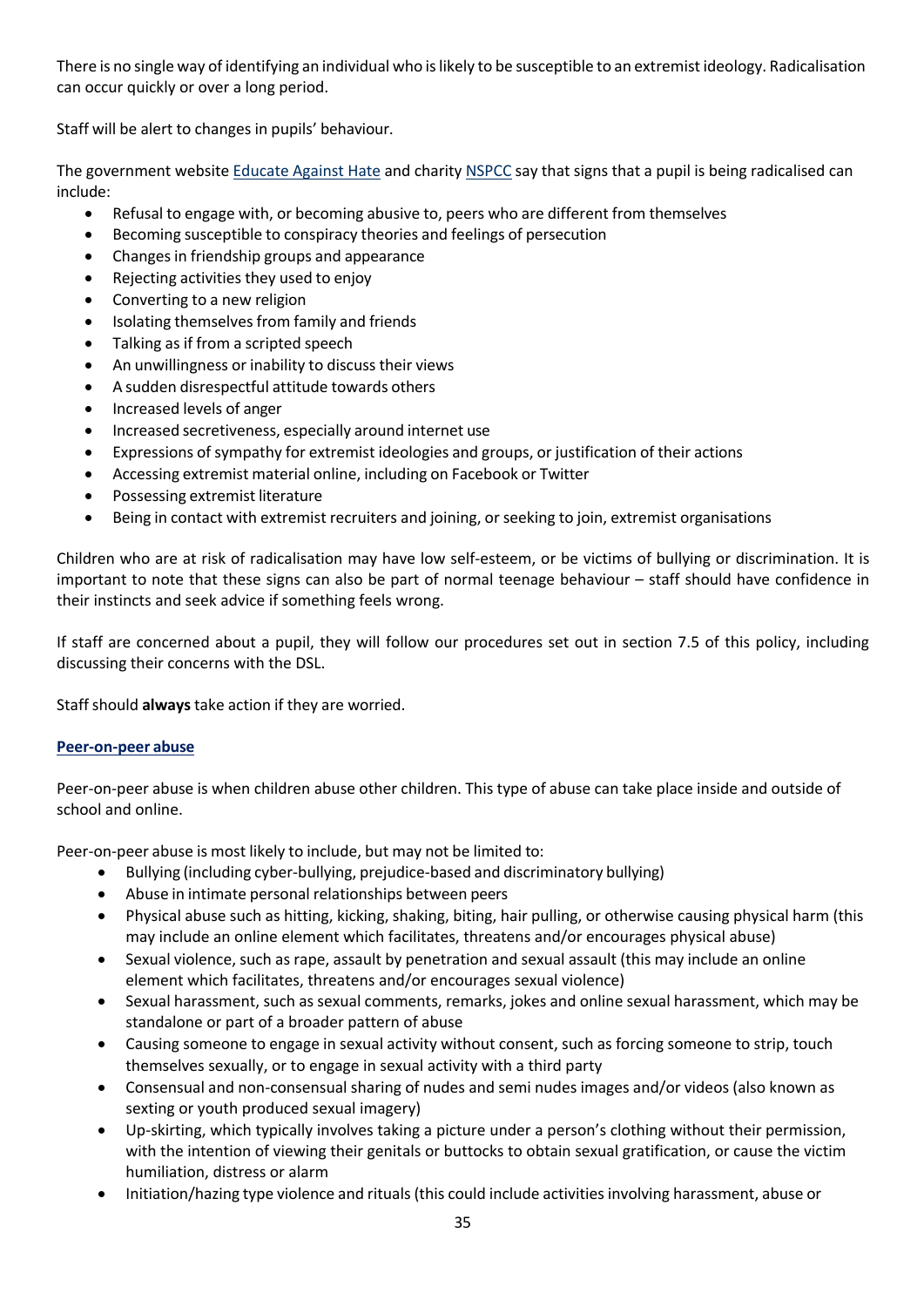humiliation used as a way of initiating a person into a group and may also include an online element)

Where children abuse their peers online, this can take the form of, for example, abusive, harassing, and misogynistic messages; the non-consensual sharing of indecent images, especially around chat groups; and the sharing of abusive images and pornography, to those who don't want to receive such content.

If staff have any concerns about peer-on-peer abuse, or a child makes a report to them, they will follow the procedures set out in section 7 of this policy, as appropriate. In particular, section 7.8 and 7.9 set out more detail about our school's approach to this type of abuse.

# **Sexual violence and sexual harassment between children in schools**

Sexual violence and sexual harassment can occur:

- Between 2 children of any age and sex
- Through a group of children sexually assaulting or sexually harassing a single child or group of children
- Online and face to face (both physically and verbally)

Sexual violence and sexual harassment exist on a continuum and may overlap.

Children who are victims of sexual violence and sexual harassment will likely find the experience stressful and distressing. This will, in all likelihood, adversely affect their educational attainment and will be exacerbated if the alleged perpetrator(s) attends the same school.

If a victim reports an incident, it is essential that staff make sure they are reassured that they are being taken seriously and that they will be supported and kept safe. A victim should never be given the impression that they are creating a problem by reporting sexual violence or sexual harassment. Nor should a victim ever be made to feel ashamed for making a report.

Some groups are potentially more at risk. Evidence shows that girls, children with SEN and/or disabilities, and lesbian, gay, bisexual and transgender (LGBT) children are at greater risk.

Staff should be aware of the importance of:

- Challenging inappropriate behaviours
- Making clear that sexual violence and sexual harassment is not acceptable, will never be tolerated and is not an inevitable part of growing up
- Challenging physical behaviours (potentially criminal in nature), such as grabbing bottoms, breasts and genitalia, pulling down trousers, flicking bras and lifting up skirts. Dismissing or tolerating such behaviours risks normalising them

If staff have any concerns about sexual violence or sexual harassment, or a child makes a report to them, they will follow the procedures set out in section 7 of this policy, as appropriate. In particular, section 7.8 and 7.9 set out more detail about our school's approach to this type of abuse.

#### **Serious violence**

Indicators which may signal that a child is at risk from, or involved with, serious violent crime may include:

- Increased absence from school
- Change in friendships or relationships with older individuals or groups
- Significant decline in performance
- Signs of self-harm or a significant change in wellbeing
- Signs of assault or unexplained injuries
- Unexplained gifts or new possessions (this could indicate that the child has been approached by, or is involved with, individuals associated with criminal networks or gangs and may be at risk of criminal exploitation (see above))